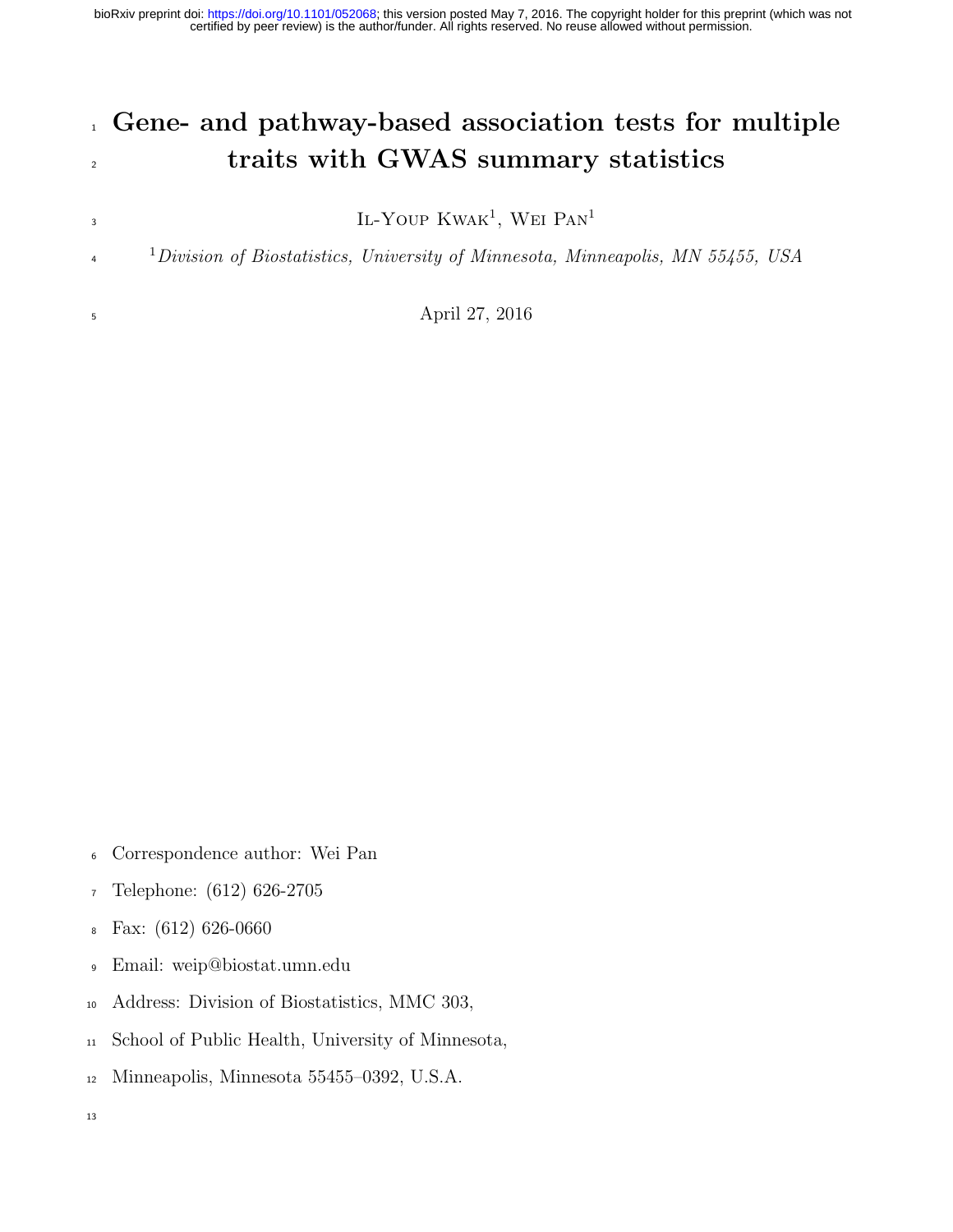## 14 Abstract

 To identify novel genetic variants associated with complex traits and to shed new insights on underlying biology, in addition to the most popular single SNP-single trait association analysis, it would be useful to explore multiple correlated (intermediate) traits at the gene- or pathway-level by mining existing single GWAS or meta-analyzed GWAS data. For this purpose, we present an adaptive gene-based test and a pathway-based test for association analysis of multiple traits with GWAS summary statistics. The proposed tests are adaptive at both the SNP- and trait-levels; that is, they account for possibly varying association patterns (e.g. signal sparsity levels) across SNPs and traits, thus maintaining high power across a wide range of situations. Furthermore, the proposed methods are general: they can be applied to mixed types of traits, and to Z-statistics or p-values as summary statistics obtained from either a single GWAS or a meta-analysis of multiple GWAS. Our numerical studies with simulated and real data demonstrated the promising performance of the proposed methods. The methods are implemented in R package aSPU, freely and publicly available on CRAN at: https://cran.r-project.org/web/packages/aSPU/.

 Keywords: adaptive association test; aSPU; endophenotypes; gene-level analysis; path-way analysis.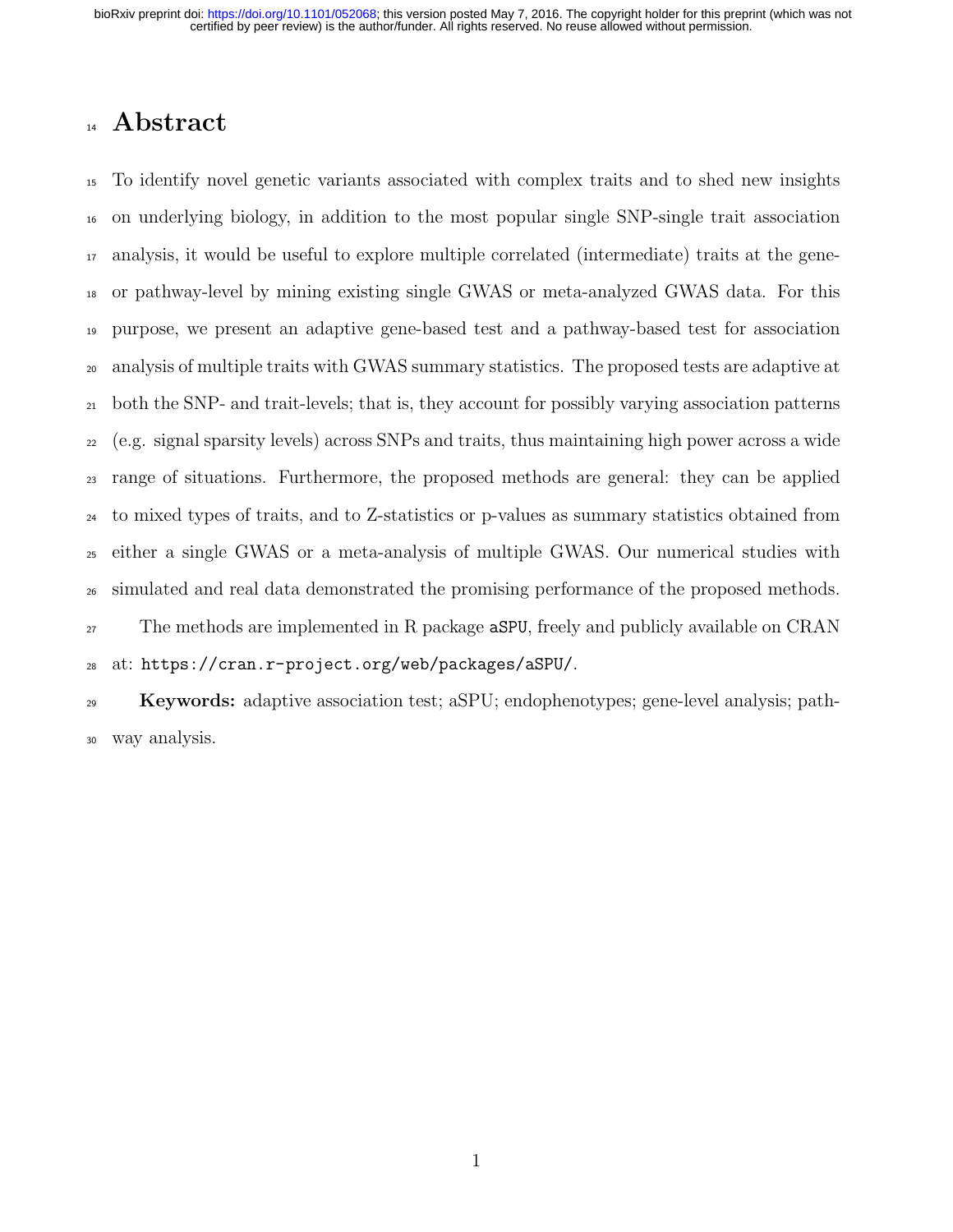### 31 1 Introduction

 In spite of the success of genome-wide association studies (GWAS) in identifying thousands of reproducible associations between single nucleotide polymorphism (SNPs) and complex diseases/traits, in general the identified genetic variants can explain only a small proportion of heritability (Manolio *et al.* 2009). A main reason is due to small effect sizes of genetic variants, raising both challenges and opportunities in developing more powerful analysis strategies. Among others, endeavors in the following three directions have been undertaken. First, due to polygenic effects (with small effect sizes) on complex traits, instead of the popular single SNP-single trait analysis, it may be more powerful to conduct gene- and pathway-level association tests (Lin and Tang, 2011; Wu et al. 2010; Pan et al. 2014; Li, et 41 al. 2011; Gui et al. 2011; Li et al. 2012; Pan et al. 2015). However, most of the existing association tests are based on the use of individual-level genotypic and phenotypic data, while quite often only summary statistics for single SNPs are available. Thus, some association tests for a single trait but applicable to GWAS summary statistics have appeared, including GATES (Li et al. 2011), GATES-Simes (Gui et al. 2011), HYST (Li et al. 2012), and aSPUs and aSPUsPath (Kwak and Pan 2015). Second, while many GWAS have collected multliple (intermediate) traits, due to pleiotropic effects, multiple correlated (intermediate) 48 traits, e.g. neuroimaging endophenotypes (Shen *et al.* 2010; Zhang *et al.* 2014), can be used to boost power and illuminate on underlying biological mechanisms as compared to popular disease-based single trait analyses; see a review by Yang and Wang (2013). Most of the existing association tests for multiple traits are based on individual-level data, (Basu et al. 2013; Tang and Ferreira 2012; Yang et al 2010; Zhang et al. 2014; Wang et al. 2015; Fan et al. 2015, 2016) with only few exceptions such as MGAS (Sluis et al. 2015) and  $_{54}$  metaCCA (Cichonska *et al.* 2016). Third, to increase the sample size, large consortia are being formed, aiming for meta analysis of multiple GWAS, for which often only summary statistics for single SNP-single trait associations, rather than individual-level genotypic and phenotypic data, are available. Hence it is necessary to develop methods that are applicable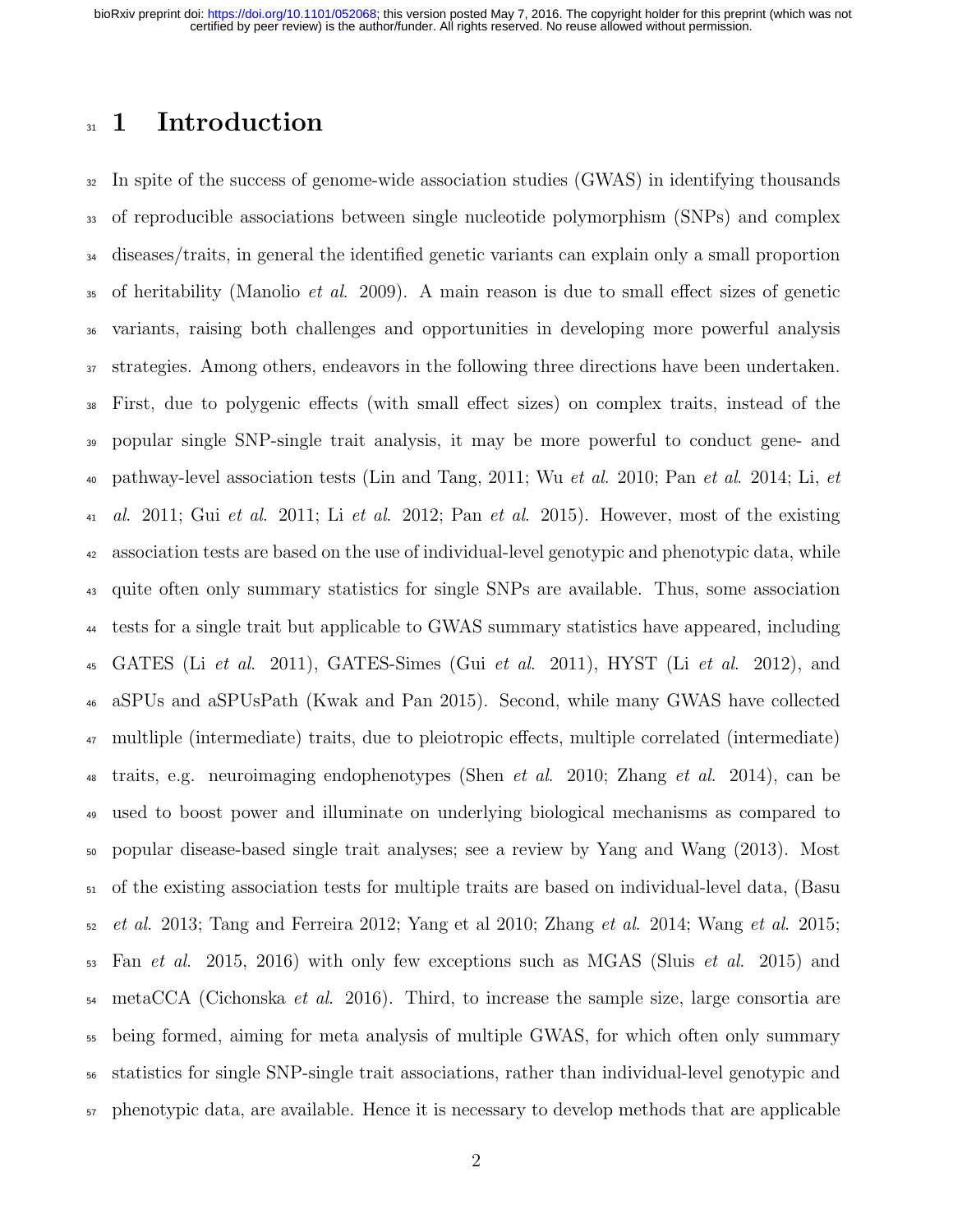to only summary statistics. Motivated by the above three considerations, here we present such tests.

 To our knowledge, there are only two existing tests that are for gene- or pathway-based analysis of multiple traits and applicable to summary statistics. MGAS (Sluis *et al.* 2015) uses an extended Simes procedure and behaves like a univariate minimum p-value approach, 63 while metaCCA (Cichonska *et al.* 2016) is based on canonical correlation analysis (CCA) of multiple traits and multiple SNPs, which is related to MANOVA and GEE-score test (Zhang et al. 2014; Kim et al. 2016); the two tests may lose power in some situations with multiple <sup>66</sup> but relatively sparse and weak association signals between the traits and SNPs (Pan *et al.*)  $67 \quad 2014$ ; Zhang *et al.* 2014). Accordingly, it would be useful to extend adaptive tests for multiple  $\epsilon_{\rm s}$  trait-single SNP (Kim *et al.* 2015) or for single trait-multiple SNP associations (Kwak and Pan, 2015) with summary statistics, or for multiple trait-multiple SNP associations with  $\sigma$  individual-level data (Kim *et al.* 2016), to the current case of multiple trait-multiple SNP associations with only GWAS summary statistics, which is the aim here. In addition, we propose a novel Monte Carlo simulation method based on a matrix normal distribution to estimate the p-values for our proposed tests, which is well justified by known asymptotic theory that is suitable for large GWAS. In our proposed approach, we use a reference panel to estimate linkage disequilibrium (LD) among physically nearby SNPs; in contrast, metaCCA uses a similar method to estimate a joint covariance matrix for both the multiple traits and  $\pi$  multiple SNPs, possibly explaining why it requires a large sample size of the reference panel to perform well, as to be confirmed in our later simulations. We also note that in MGAS, instead of individual-level genotypic data in a reference panel, p-values as summary statistics are used to empirically estimate LD among SNPs, which may lead to non-positive definite 81 correlation matrices as numerically shown in Kwak and Pan (2016).

<sup>82</sup> Finally we note that our proposed methods are general with a wide range of applications. For example, the multiple traits can be mixed types: some may be quantitative while others <sup>84</sup> binary; the summary statistics for single SNP-single trait associations, as either Z-statistics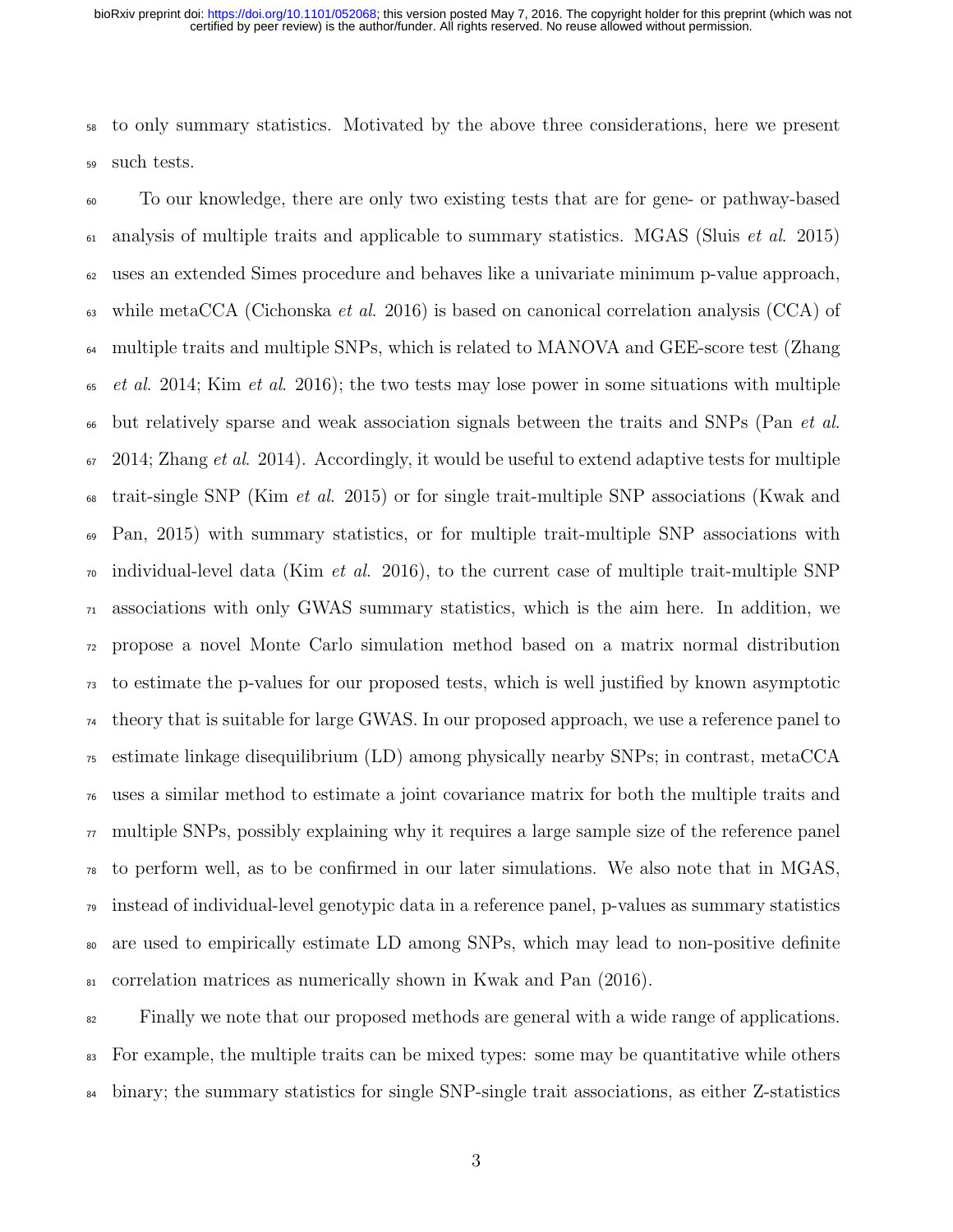or p-values, can be obtained from either a singe GWAS or a meta-analysis of multiple GWAS (with any valid test being applied). It is noteworthy to point out that the current version of metaCCA requires an equal sample size for all SNP-trait pairs, which is too restrictive for meta-analyzed GWAS. For example, the sample sizes for the SNP-trait summary statis- tics in a real dataset to be analyzed varied dramatically, rendering the non-applicability of <sup>90</sup> metaCCA.

 We will validate the proposed methods using the Welcome Trust Case Control Con- sortium (WTCCC) GWAS data (WTCCC 2007), then illustrate their applications to a meta-analyzed dataset from the Genetic Investigation of ANthropometric Traits (GIANT)  $_{94}$  consortium (Randall *et al.* 2013). We will compare our methods with MGAS and metaCCA, demonstrating the promising performance and advantages of our methods.

### <sup>96</sup> 2 Methods

### 97 2.1 Notation

<sup>98</sup> Suppose there are d SNPs (e.g. in a gene for gene-based testing) with additive genotype scores  $\mathbf{G} = (G_1, \dots, G_d)'$ , where  $G_j$  is the number of minor alleles of the jth SNP; there are 100  $m > 1$  quantitative or binary phenotypes  $Y = (Y_1, ..., Y_m)'$ ; let  $\mathbf{C} = (C_1, ..., C_l)'$  denotes a  $101$  set of covariates. We first consider one phenotype  $Y_h$  by applying a generalized linear model:

$$
g[E(Y_h)] = \beta_{h0} + \sum_{j=1}^d \mathbf{G}_j \beta_{hj} + \alpha' \mathbf{C},
$$

 $102$  where  $g()$  is a canonical link function (i.e. the identity function for a quantitative trait, 103 or a logit function for a binary trait). We are interested in testing  $H_0$ :  $\beta_{hj} = 0$  for all 104  $h = 1, \dots, m$  and  $j = 1, \dots, d$ .

<sup>105</sup> For a given dataset  $\{(Y_{ih}, \mathbf{G}_i, \mathbf{C}_i) : i = 1, ..., n\}$  with n subjects, the score vector  $\mathbf{U}_h =$ 106  $(U_{h1}, \cdots, U_{hd})'$  for  $\beta_h$  is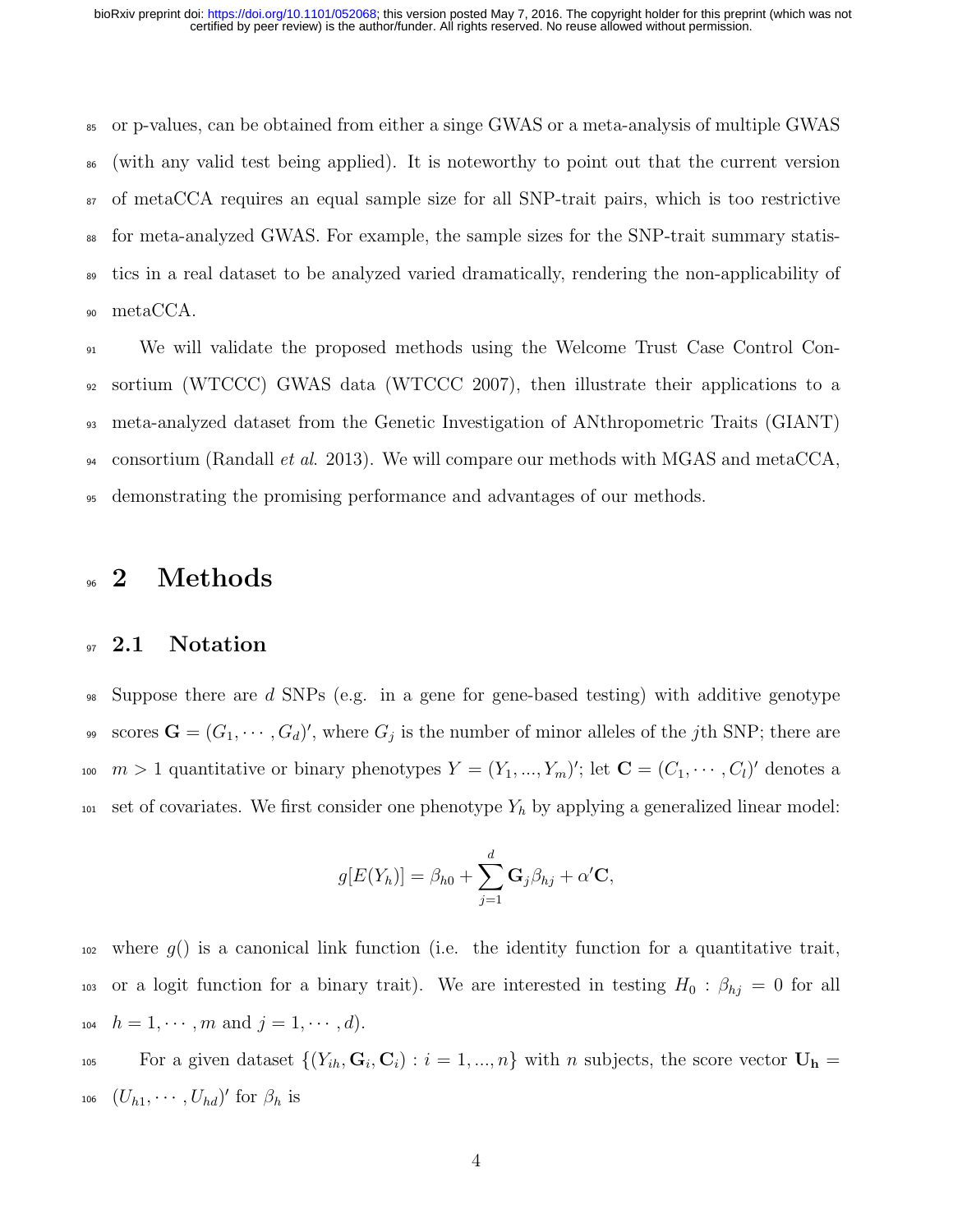$$
\mathbf{U}_{\mathbf{h}} = \sum_{i=1}^{n} (Y_{ih} - \hat{\mu}_{0,ih}) \mathbf{G}_{\mathbf{i}},
$$

<sup>107</sup> where  $\hat{\mu}_{0h,i} = \hat{E}(Y_{ih}|H_0) = g^{-1}(\hat{\beta}_{0h} + \hat{\alpha}'\mathbf{C}_i)$  is the estimated mean of  $Y_{ih}$  in the null model 108 (under  $H_0$ ).

 $\frac{1}{109}$  Kim *et al.* (2016) constructed an adaptive test for multi-trait and multi-SNP association <sup>110</sup> using the score vector. However, in the current context without individual-level data, we  $_{111}$  cannot directly calculate  $U_{hj}$ 's as given in the formula.

112 Here we assume that we only have summary statistics, say an  $m \times d$  matrix of Z scores, 113 **Z**. Each element  $Z_{hj}$ , from the *i*th row and *j*th column of **Z**, represents a Z score for testing  $_{114}$  association between the hth phenotype and the jth SNP. A Z score is (asymptotically) a the weighted version of an element in the score vector:  $Z_{hj} = \hat{\beta_{hj}}/se(\hat{\beta_{hj}}) \approx U_{hj}/se(U_{hj})$ ; the <sup>116</sup> approximation is based on the asymptotic equivalence between the Wald test and the Score <sup>117</sup> test. Taking the Z scores in place of the score vector has been proposed to test for multitrait–  $_{118}$  single SNP associations (Kim *et al.* 2015) and single trait–multiple SNP associations (Kwak <sup>119</sup> and Pan 2015).

#### 120 2.2 Gene-based tests

 $121$  We extend the gene-based tests based on individual-level data (Kim *et al.* 2016) to those <sup>122</sup> based on summary statistics. Specifically, we define a test statistic for single trait-multiple <sup>123</sup> SNP association and that for multiple trait–multiple SNP association as

$$
SPUs(\gamma_1; \mathbf{Z}_{(h)}) = ||\mathbf{Z}_{(h)}||_{\gamma_1} = \left(\sum_{j=1}^d Z_{hj}^{\gamma_1}\right)^{1/\gamma_1},
$$
  
MTSPUsSet( $\gamma_1, \gamma_2; \mathbf{Z}$ ) =  $\sum_{h=1}^m (SPUs(\gamma_1; \mathbf{Z}_{(h)}))^{\gamma_2}.$ 

<sup>124</sup> where  $\mathbf{Z}_{(h)}$  represents the hth row vector of matrix  $\mathbf{Z}$ ; i.e. the Z scores for the hth trait. 125 Two scalars  $\gamma_1 \geq 1$  and  $\gamma_2 \geq 1$  controls the extents of weighting on the SNPs and traits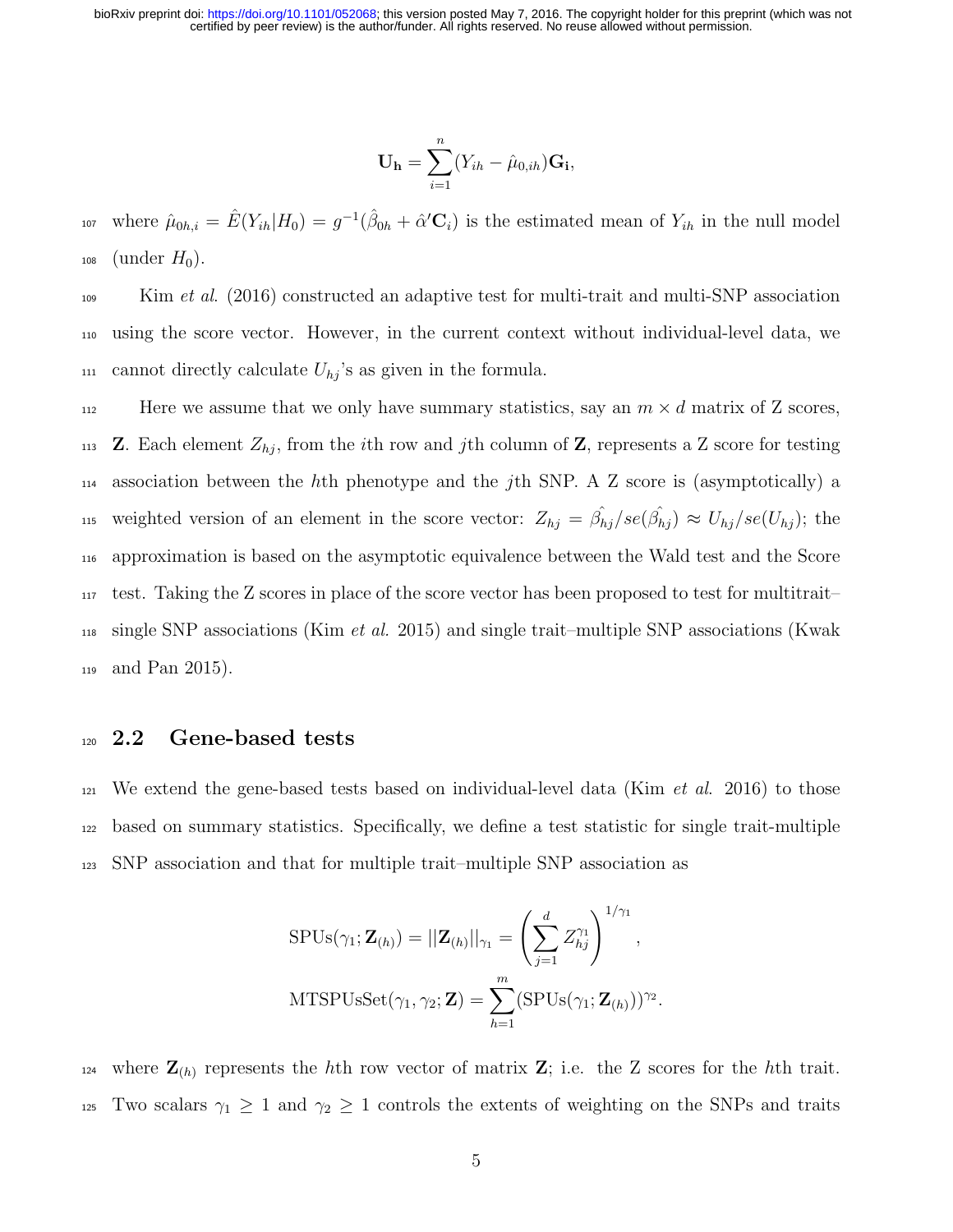126 respectively. For example, a larger  $\gamma_1$  (or  $\gamma_2$ ) is expected to yield higher power if there are <sup>127</sup> a smaller number of the SNPs (or traits) with truly non-zero associations (i.e. with the 128 corresponding  $\beta_{hj} \neq 0$ ). As discussed in more details in Kim *et al.* (2016), MTSPUsSet(1, 1) 129 is like a burden test (Shen *et al.* 2010), while MTSPUsSet( $\gamma_1, \gamma_2$ ) for large values of  $\gamma_1$  and 130  $\gamma_2$  is effectively equivalent to a univariate minimum p-value test on all single SNP-single <sup>131</sup> trait pairs; MTSPUsSet(2, 2) is closely related to a variance-component score test in kernel  $_{132}$  machine regression (Maity *et al.* 2012) and nonparametric MANOVA or distance-based <sup>133</sup> regression (McArdle and Anderson 2001; Wessel and Schork 2006; Schaid 2005).

134 Since the optimal values of  $(\gamma_1, \gamma_2)$  are unknown, we propose an adaptive test to data-135 adaptively choose  $(\gamma_1, \gamma_2)$ :

$$
\mathrm{MTaSPUsSet}(\mathbf{Z}) = \min_{\gamma_1 \in \Gamma_1, \gamma_2 \in \Gamma_2} p_{(\gamma_1, \gamma_2, \mathbf{Z})},
$$

<sup>136</sup> where  $p_{(\gamma_1,\gamma_2,\mathbf{Z})}$  is the p-value for MTSPUsSet $(\gamma_1,\gamma_2,\mathbf{Z})$ , and by default we use  $\Gamma_1 = \{1,2,4,8\}$ 137 and  $\Gamma_2 = \{1, 2, 4, 8\}.$ 

 A main innovation here is to use a matrix normal distribution (Gupta and Nagar 1999; Zhou 2014) to obtain p-values based on the known asymptotic normal distribution of the Z 140 scores under  $H_0$ . Specifically, denote  $\mathbf{Z}_{(i)}$  as the *i*th row vector, and  $\mathbf{Z}_j$  as the *j*th column vector (i.e. the Z scores for jth SNP) of Z. If the sample size is large (with relatively small numbers of traits and SNPs), by the standard asymptotics for the Z scores, it is reasonable 143 to assume that the null distribution of  $Z$  is a matrix normal distribution:

$$
\mathbf{Z} \sim MN_{m \times d}(\mathbf{0}_{m \times d}, \mathbf{P}, \mathbf{R}),
$$

<sup>144</sup> where  $\mathbf{0}_{m \times d}$  is the  $m \times d$  matrix with 0's. It is equivalent to saying that

$$
\text{vec}(\mathbf{Z}) \sim N_{m*d}(\mathbf{0}_{m*d}, \mathbf{R} \otimes \mathbf{P}),\tag{1}
$$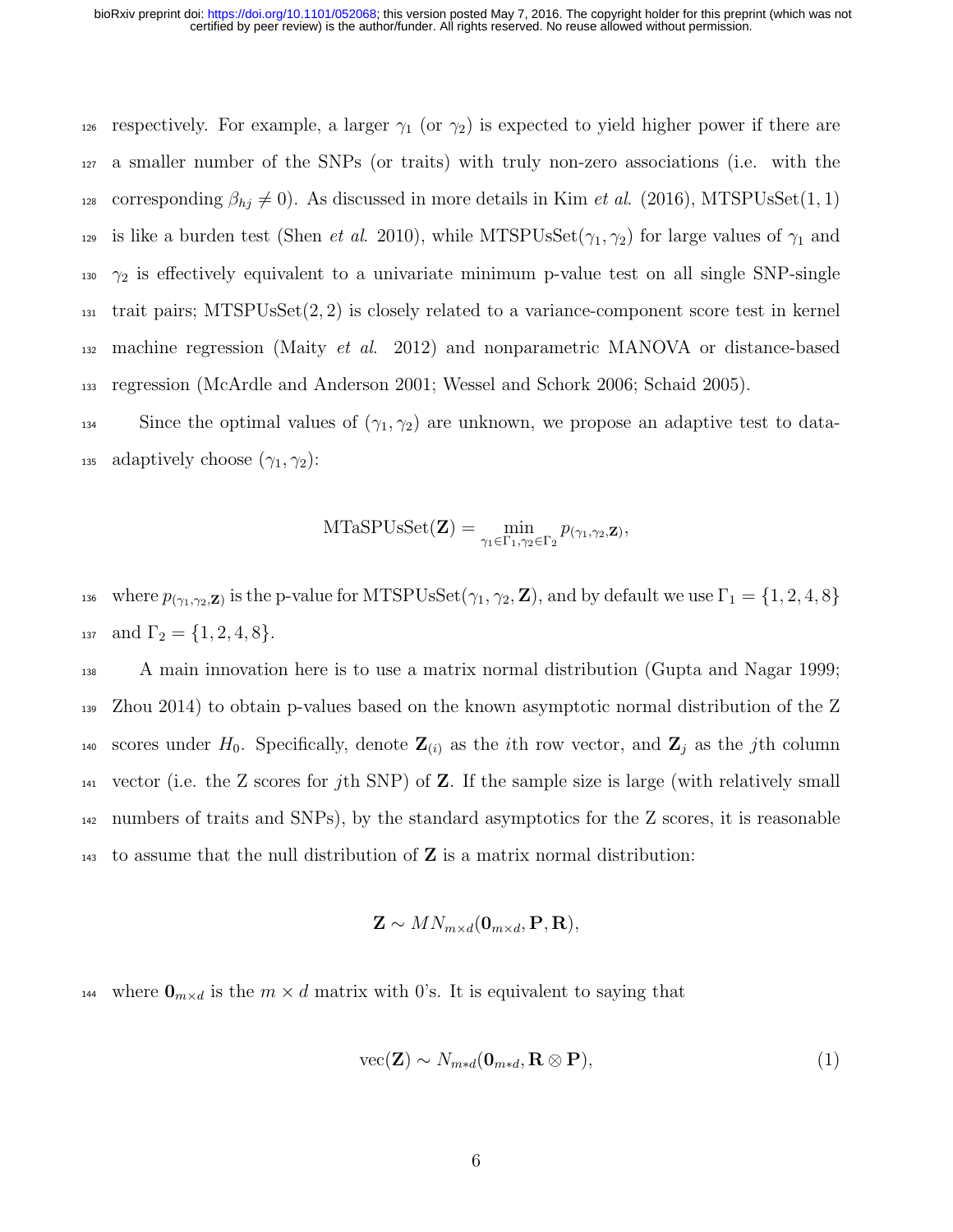145 where vec(Z) is formed by stacking the columns of  $\mathbf{Z}, \otimes$  is the Kronecker product, and  $\mathbf{0}_{m*d}$ 146 is a 0 vector of length  $m * d$ .

From equation (1), We see that  $\mathbf{Z}_i$ / √ From equation (1), We see that  $\mathbf{Z}_i/\sqrt{R_{ii}}$  follows a normal distribution with mean 0 and covariance matrix **P**, and that  $\mathbf{Z}_{(i)}$ √ <sup>148</sup> covariance matrix **P**, and that  $\mathbf{Z}_{(i)}/\sqrt{P_{ii}}$  follows a normal distribution with mean 0 and 149 covariance matrix **R** (Zhou, 2014). Since **P** and **R** are correlation matrices with  $R_{ii} = P_{ii} =$ <sup>150</sup> 1, we obtain

$$
\mathbf{Z_i} \sim N_m(\mathbf{0}_m, \mathbf{P})
$$
 and  $\mathbf{Z_{(i)}} \sim N_d(\mathbf{0}_d, \mathbf{R})$ .

151 Following Kim et al. (2015), we propose excluding the SNPs with small p-values (e.g.  $< 0.05$ ) and using a large subset of the remaining null SNPs to estimate P with the sample correlation 153 matrix of the Z scores. For  $\bf{R}$ , as shown by Kwak and Pan (2015) and others, it can be approximated by the sample correlation matrix of the SNPs using a reference panel similar to the study population. For example, we used 1000G Phase I version 3 Shapeit2 Reference <sup>156</sup> data downloaded from the KGG software website (Li *et al.* 2012); it contains about 81.2 million polymorphic markers on 2,504 samples released in September 2014. By default, we used 379 CEU (Utah Residents with Northern and Western Ancestry) samples.

Finally we note that, based on the asymptotic null distribution of  $vec(\mathbf{Z})$  in (1), we can construct a score test (if  $Z$  is obtained by the univariate score test or its asymptotically equivalent tests like the Wald test):

$$
T_{\rm Sco} = \text{vec}(\mathbf{Z})'(\mathbf{R} \otimes \mathbf{P})^{-1} \text{vec}(\mathbf{Z}),
$$

159 which has an asymptotic  $\chi_d^2$  with degrees of freedom  $d = \text{rank}(\mathbf{R} \otimes \mathbf{P})$ ; if  $\mathbf{R} \otimes \mathbf{P}$  is not of  $_{160}$  full rank, a generalized inverse is used in  $T_{\text{Sco}}$ .

As discussed in Zhang *et al.* (2014) and Kim *et al.* (2016), the score test is similar to CCA and MANOVA, hence we expect that  $T_{\text{Sco}}$  will perform similarly to metaCCA, as to be confirmed. Furthermore, the score test behaves differently from the aSPU test; neither can dominate the other with higher power in all applications. Hence, it might be useful to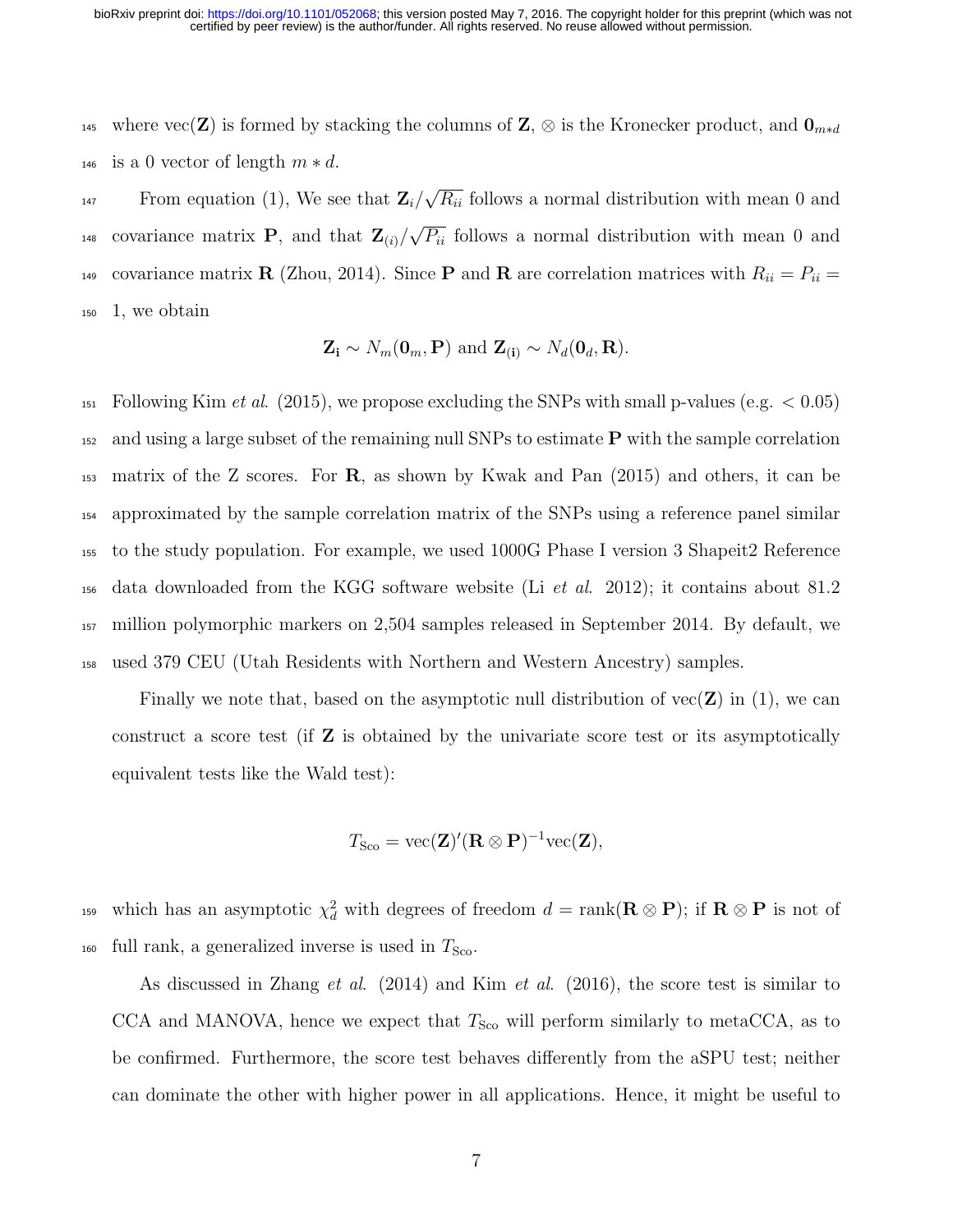combine the two tests as

 $T_{\text{MTaSPUsSet, Sco}} = \min(p_{\text{asPU}}, p_{\text{Sco}}),$ 

<sup>161</sup> where  $p_{\text{asPU}}$  and  $p_{\text{Sco}}$  are the p-values of the MTaSPUsSet and  $T_{\text{Sco}}$  respectively; as to be <sup>162</sup> shown, the p-values of all the tests could be obtained simultaneously in a single layer of <sup>163</sup> Monte Carlo simulations.

#### <sup>164</sup> 2.3 Pathway-based tests

<sup>165</sup> We extend the pathway-based multi-trait association tests of Kim *et al.* (2016) to the case 166 with only GWAS summary statistics. Given a pathway S with  $|S|$  genes, we partition the <sup>167</sup> Z score matrix as  $\mathbf{Z} = (\mathbf{Z}'_{(1)}, \cdots, \mathbf{Z}'_{(m)})'$  with  $\mathbf{Z}_{(i)}$  as the *i*th row vector (i.e. Z scores for the <sup>168</sup> *i*th trait).  $\mathbf{Z}_{(i)}$  is further partitioned at the gene level to  $\mathbf{Z}_{(i)} = (\mathbf{Z}'_{(i1)}, \mathbf{Z}'_{(i2)}, \cdots, \mathbf{Z}'_{(i|S|)})'$ , and <sup>169</sup> at the SNP level to  $(\mathbf{Z}_{(ig)} = (Z_{(ig)1}, Z_{(ig)2}, \cdots, Z_{(ig)d_g})$  (for the  $d_g$  SNPs in gene g).

<sup>170</sup> We define the gene- and pathway-based tests for a single trait and then for multiple traits <sup>171</sup> as

$$
SPUs(\gamma_1; \mathbf{Z}_{(ig)}) = ||\mathbf{Z}_{(ig)}||_{\gamma_1} = \left(\sum_{j=1}^{d_g} Z^{\gamma_1}_{(ig)j}/d_g\right)^{1/\gamma_1},
$$
  
\n
$$
SPUsPath(\gamma_1, \gamma_2; \mathbf{Z}_{(i)}, S) = \left(\sum_{g \in S} SPUs(\gamma_1; \mathbf{Z}_{(ig)})^{\gamma_2}/|S|\right)^{1/\gamma_2},
$$
  
\n
$$
MTSPUsPath(\gamma_1, \gamma_2, \gamma_3; \mathbf{Z}, S) = \sum_{i=1}^{m} SPUsPath(\gamma_1, \gamma_2; \mathbf{Z}_{(i)}, S)^{\gamma_3},
$$

<sup>172</sup> where the three integers  $\gamma_1 \geq 1$ ,  $\gamma_2 \geq 1$  and  $\gamma_3 \geq 1$  are used to adaptively weight the SNPs, 173 genes and traits respectively. For example, a larger  $\gamma_1$  (or  $\gamma_2$ , or  $\gamma_3$ ) is more effective when <sup>174</sup> there are a smaller number of truly associated SNPs (or genes, or traits).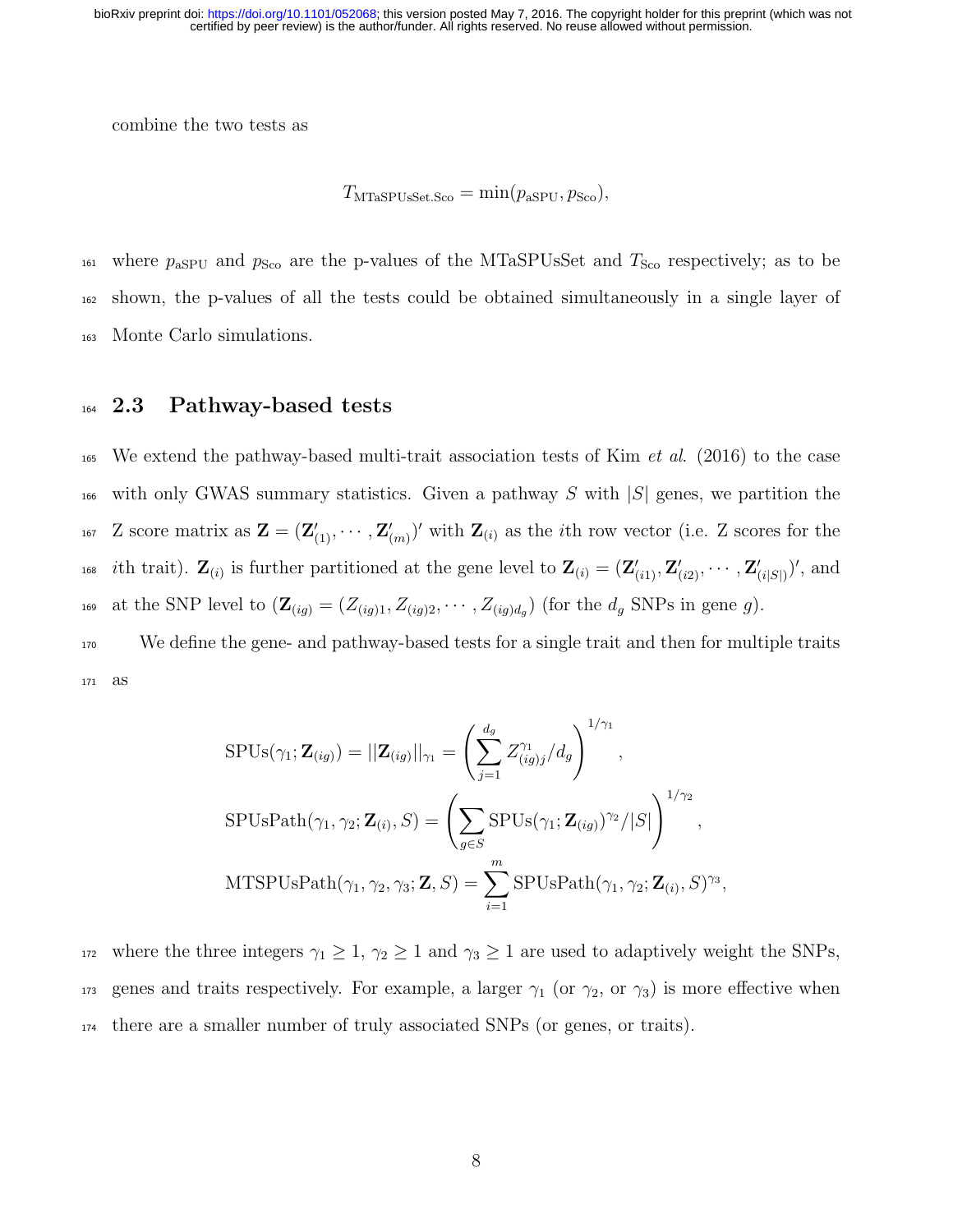175 To adaptively choose  $(\gamma_1, \gamma_2, \gamma_3)$ , we propose a pathway-based adaptive test as

$$
\mathrm{MTaSPUsPath}(\mathbf{Z}, S) = \min_{\gamma_1 \in \Gamma_1, \gamma_2 \in \Gamma_2, \gamma_3 \in \Gamma_3} p_{(\gamma_1, \gamma_2, \gamma_3; \mathbf{Z}, S)},
$$

<sup>176</sup> where  $p_{(\gamma_1,\gamma_2,\gamma_3;\mathbf{Z},S)}$  is the p-value of MTSPUsPath $(\gamma_1,\gamma_2,\gamma_3;\mathbf{Z},S)$ , and by default we use  $\Gamma_{1}$  = {1, 2, 4, 8},  $\Gamma_{2}$  = {1, 2, 4, 8} and  $\Gamma_{3}$  = {1, 2, 4, 8}.

#### <sup>178</sup> 2.4 P-value calculations

 Monte Carlo simulations are used to obtain the p-values for all the tests, including MTaS-<sup>180</sup> PUsSet or MTaSPUsSetPath, in a single layer of simulations. Briefly, after estimating **P** and **R**, first we simulate null scores  $\mathbf{Z}^{(b)} \sim MN_{m \times d}(0_{m \times d}, \mathbf{P}, \mathbf{R})$  for  $b = 1, \cdots, B$ . Then we use the null scores to calculate the null test statistics, from which the p-values can be calculated (Kwak and Pan 2016). A larger B is needed to estimate a smaller p-value.

<sup>184</sup> We generate a matrix normal variate  $\mathbf{Z}^{(b)}$  in the following way (Zhou 2014). We first <sup>185</sup> generate an  $n \times d$  matrix **L** with each element independently from a standard univariate 186 normal distribution with mean 0 and variance 1; that is,.  $\mathbf{L} \sim MN_{m \times d}(0_{m \times d}, I_m, I_d)$ . Then <sup>187</sup> we obtain  $\mathbf{Z}^{(b)} = \mathbf{DLE}'$ , where  $\mathbf D$  and  $\mathbf E$  are Cholesky decompositions of  $\mathbf P$  and  $\mathbf R$  with 188  $\mathbf{P} = \mathbf{D}\mathbf{D}'$  and  $\mathbf{R} = \mathbf{E}\mathbf{E}'$ .

- <sup>189</sup> Specifically, for MTaSPUsSet,
- **•** Step 1. Generate independent  $\mathbf{Z}^{(b)} \sim MN_{m \times d}(0_{m \times d}, \mathbf{P}, \mathbf{R})$  for  $b = 1, \cdots, B;$
- Step 2. Calculate the null test statistics MTSPUsSet $(\gamma_1, \gamma_2, \mathbf{Z}^{(b)})$ ;
	- Step 3. The p-value for MTSPUsSet $(\gamma_1, \gamma_2; \mathbf{Z})$  is

$$
p_{\gamma_1,\gamma_2} = \left[\sum_{b=1}^B I(|\text{MTSPUsSet}(\gamma_1,\gamma_2;\mathbf{Z}^{(b)})| \ge |\text{MTSPUsSet}(\gamma_1,\gamma_2;\mathbf{Z})| \right) + 1]/(B+1),
$$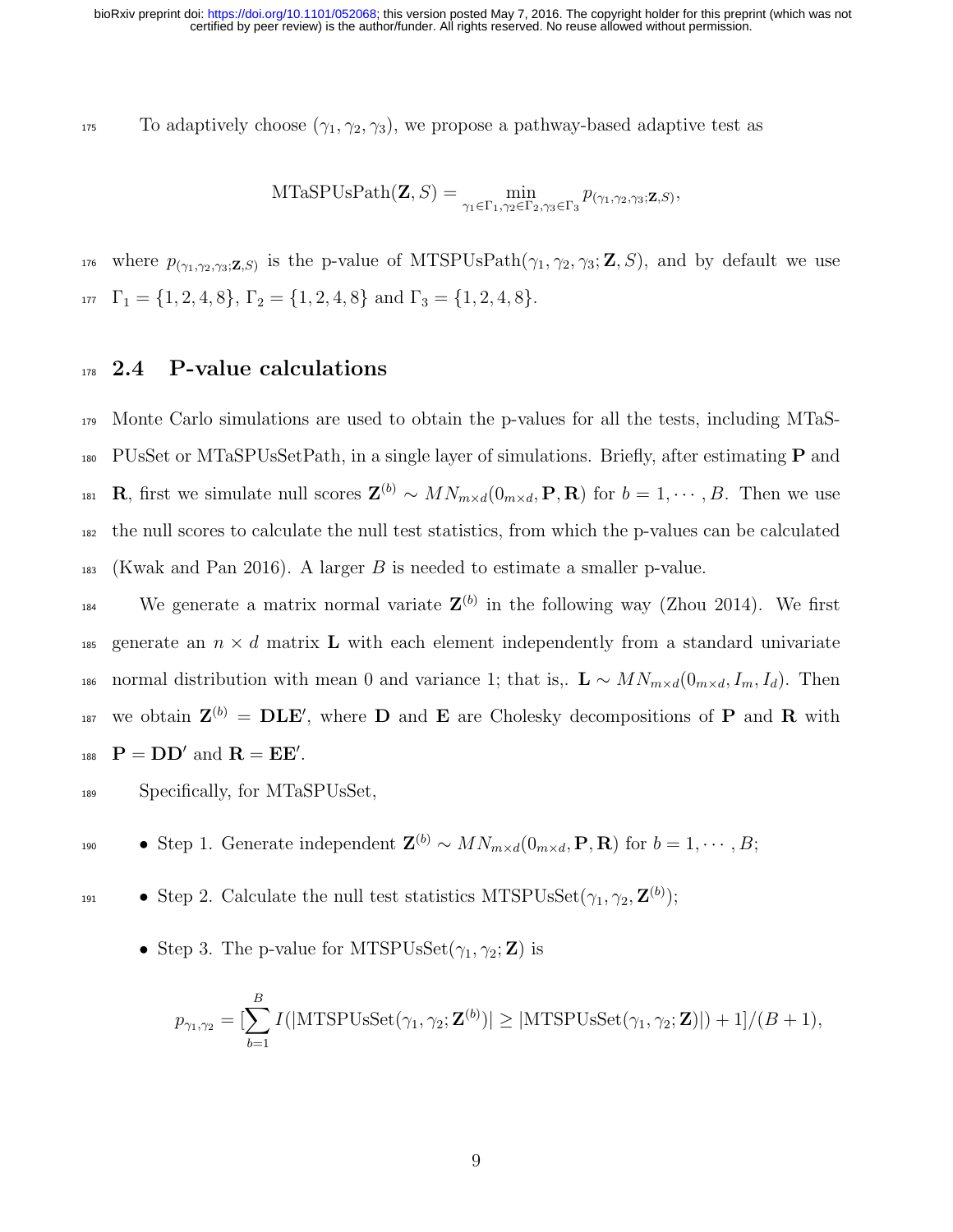and that for MTSPUsSet $(\gamma_1, \gamma_2; \mathbf{Z}^{(b)})$  is

$$
p_{\gamma_1,\gamma_2}^{(b)} = \left[\sum_{b_1 \neq b} I(|\text{MTSPUsSet}(\gamma_1, \gamma_2; \mathbf{Z}^{(b_1)})| \ge |\text{MTSPUsSet}(\gamma_1, \gamma_2; \mathbf{Z}^{(b)})| \right) + 1]/B;
$$

• Step 4. Calculate the null and observed test statistics

$$
\mathrm{MTaSPUsSet}(\mathbf{Z}^{(b)}) = \min_{\gamma_1 \in \Gamma_1, \gamma_2 \in \Gamma_2} p_{\gamma_1, \gamma_2}^{(b)},
$$

$$
\mathrm{MTaSPUsSet}(\mathbf{Z}) = \min_{\gamma_1 \in \Gamma_1, \gamma_2 \in \Gamma_2} p_{\gamma_1, \gamma_2};
$$

• Step 5. Finally the p-value for the MTaSPUsSet test is

$$
p_{\text{MTaSPUsSet}} = \left[\sum_{b=1}^{B} I(\text{MTaSPUsSet}(\mathbf{Z}^{(b)}) \leq \text{MTaSPUsSet}(\mathbf{Z})) + 1\right] / (B + 1).
$$

<sup>192</sup> A similar procedure is used to obtain the p-values for MTSPUsPath and MTaSPUsPath.

 When only p-values for single SNP-single trait associations, instead of Z statistics, are available as summary statistics, we use  $|Z| = \Phi^{-1}(1 - P/2)$ , where  $\Phi$  is the cumulative distribution function of the standard univariate normal distribution; we replace all Z's with |Z|'s to calculate the test statistics.

### 197 3 Results

### <sup>198</sup> 3.1 Simulations

 To demonstrate the validity and performance of our proposed methods, we designed a "Control-Control" experiment using the Welcome Trust Case Control Consortium (WTCCC) GWAS data for Crohn's disease (CD) (Consortium 2007; Kwak and Pan 2016). The WTCCC GWAS dataset contains about 3,000 controls with a total of 500,568 SNPs. Following the WTCCC's quality control (QC) recommendations, we removed subjects and SNPs that did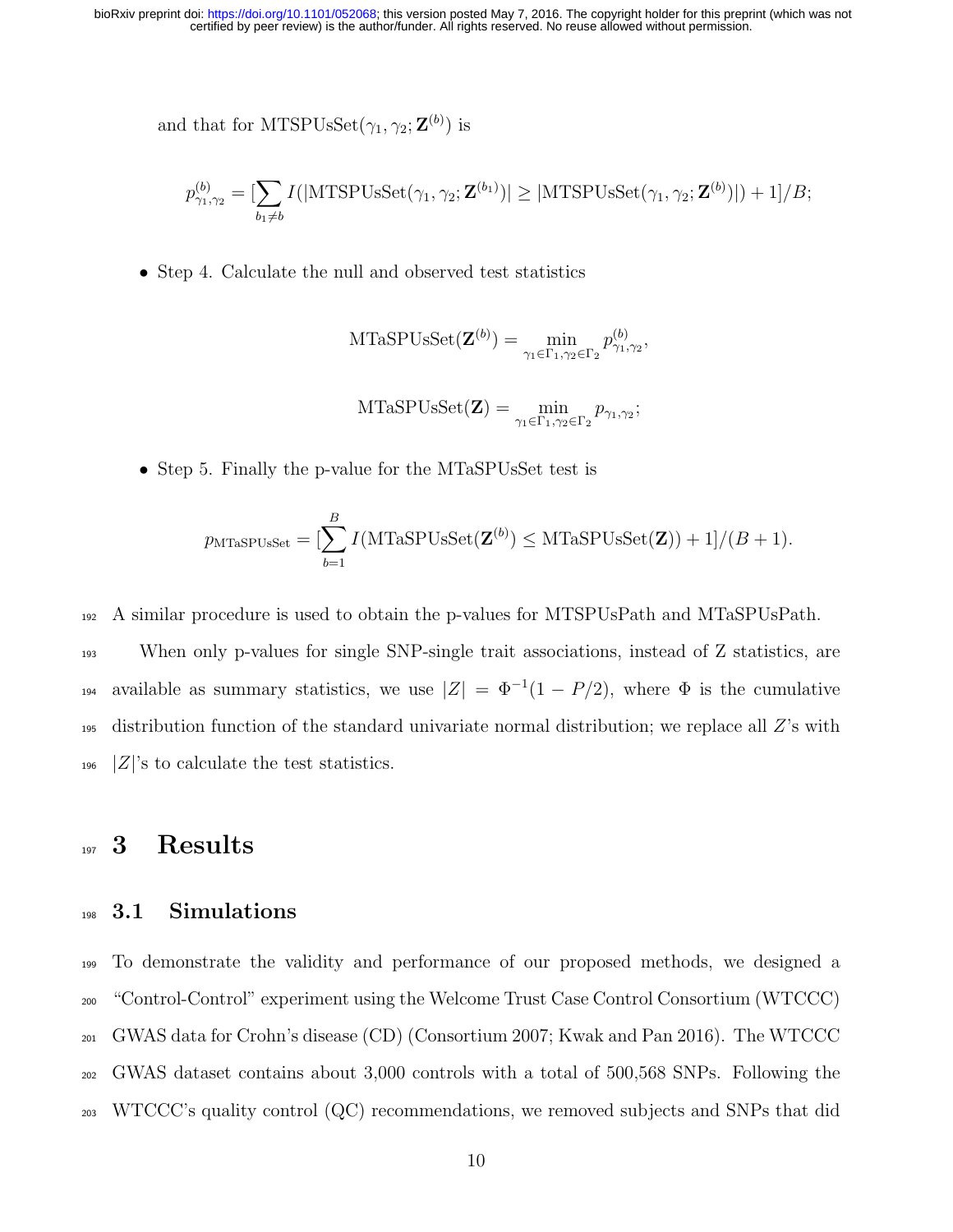not pass the QC criteria, resulting in 469,612 SNPs in 2,938 control subjects. We further removed SNPs with MAF<5% since we had only 379 samples in our reference panel to infer the LD structure for a set of SNPs. We considered 4,572 unique genes in 186 KEGG path- ways to check type 1 error rates of our gene-based test. A total of 64,557 SNPs were mapped to these genes.

 We simulated multiple traits using a multivariate normal distribution with mean 0 and correlation matrix in Equation (3) of Figure S1, which was estimated based on the GIANT data for women. We generated a set of six traits for each of the 2938 control subjects. Then we calculated the univariate Z scores for all 64,557-6 SNP-trait pairs. A Monte Carlo <sup>213</sup> simulation size of  $B = 10^5$  was used to calculate the p-values.

<sup>214</sup> For each gene (or pathway), **R** was estimated from the 1000 Genome Project CEU 215 samples. To estimate **P**, we excluded the SNPs with p-values  $\lt 0.05$  and used the remaining 48,669 SNPs. Equation (1) of Figure S1 is the estimate for P. This estimate is close to <sub>217</sub> the true value shown in Equation (3) of Figure S1,  $P_w$ . We pruned SNPs in high LD by removing any SNP if it was correlated with another SNP with an absolute value of Pearson's correlation coefficient larger than 0.95.

### 3.2 Gene-based tests

 We first investigated the effects of the choice of the reference panel on estimating LD among SNPs, i.e. **R** for each gene. We considered three scenarios : 1) using the whole 2938 WTCCC controls as the reference panel as an ideal case; 2) using only a random set of 100 WTCCC control samples as the reference panel to see whether a sample size as low as 100, close to that of many published reference panels, was sufficient to obtain accurate estimates; 3) using the 1000 Genomes Project CEU samples with 379 individuals as the reference panel, a more realistic scenario without individual level data.

 Figure S2 shows the QQ plots of the p-values of the MTaSPUsSet test based on each of the three ways to estimate the SNP correlation matrix. We can see that all three plots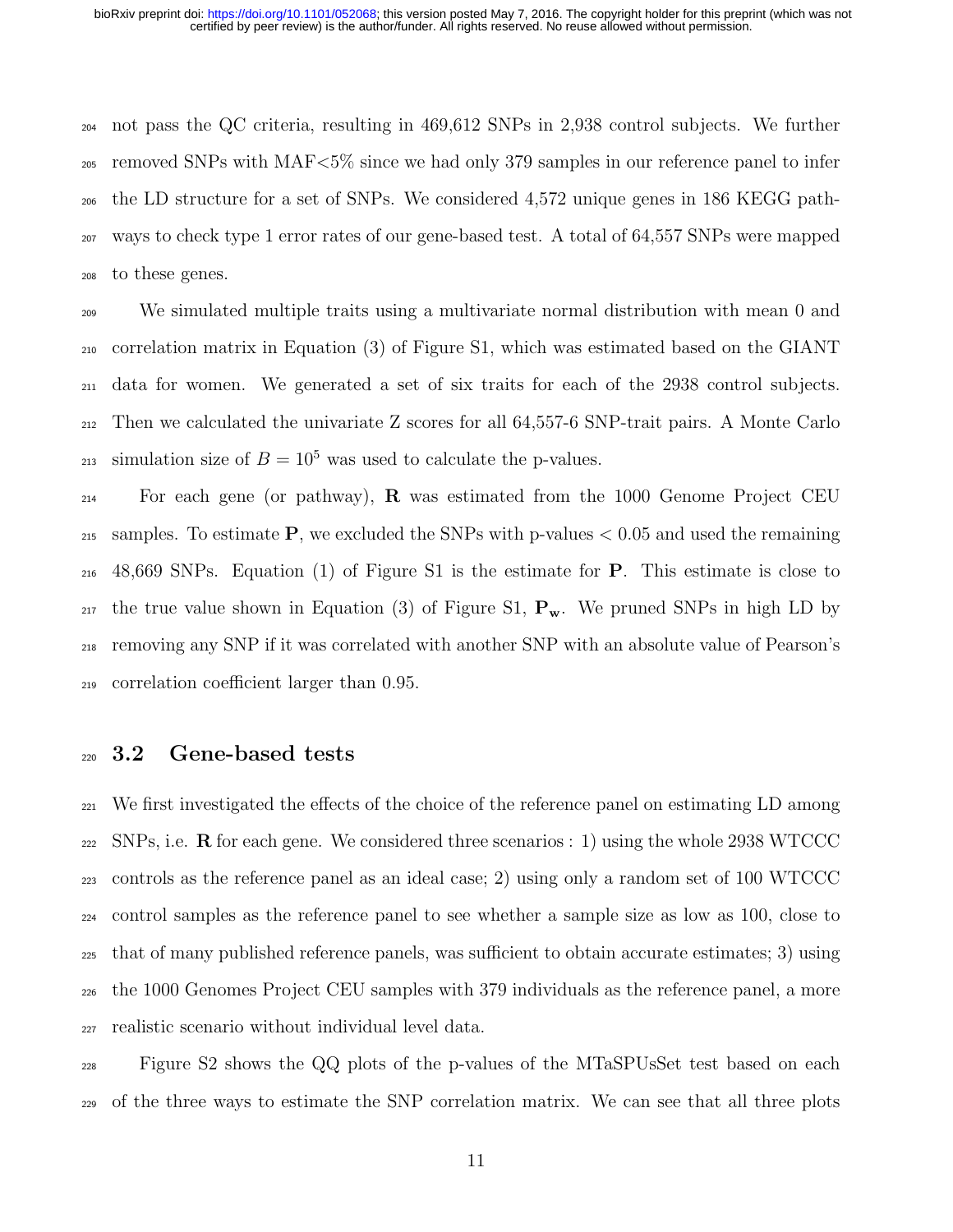#### certified by peer review) is the author/funder. All rights reserved. No reuse allowed without permission. bioRxiv preprint doi: [https://doi.org/10.1101/052068;](https://doi.org/10.1101/052068) this version posted May 7, 2016. The copyright holder for this preprint (which was not

230 looked reasonable with the estimated inflation factor  $\lambda$ 's as 1.01, 0.99 and 0.99 respectively, all close to 1. It was confirmed that the type I error rates seemed to be well controlled in all cases.

 Next we further compared the results as shown in Figure 4. By comparing the results between using the WTCCC whole control samples and using only 100 samples as reference panel, we conclude that taking only 100 samples from the original whole dataset seemed <sub>236</sub> to perform well; the Pearson correlation  $(r)$  between the two was 0.99. The top right and bottom left panels compare the results between using the WTCCC whole data, WTCCC 100 samples and 1000 Genome Project CEU samples as the reference panel; again they showed high degrees of mutual agreement with a Pearson correlation coefficient as high as 0.97 and 0.98 respectively. In the bottom right panel, we further compared the results of MTaSPUsSet with only summary statistics (using the 1000 Genome Project CEU samples as  $_{242}$  the reference panel) to a similar GEE-based adaptive test with individual-level data (Kim *et*)  $_{243}$  al. 2016). Although the agreement was reasonably high with a Pearson correlation coefficient of 0.9, there were some differences, indicating that cautions are needed when using summary statistics.

<sup>246</sup> We also tried metaCCA (Cichonska *et al.* 2016) and  $T_{\rm Sco}$  on the simulated data, and found that both might not work well when the sample size of the reference panel was small. We used 1) the whole 2938 WTCCC controls as an ideal case; 2) 100-2000 samples from the WTCCC control data; 3) using the 1000 Genome Project CEU samples, respectively, as the reference panel. We used "metaCcaGp" function in the R version of metaCCA at: https://bioconductor.org/packages/devel/bioc/html/metaCCA.html. Figures S3 and S4 show the QQ plots for each scenario. In particular, it showed that even a sample size of 500 drawn from the WTCCC control data or of 379 for the 1000 Genome Project CEU samples might not be large enough; because of this reason, we would not apply the tests (and thus MTaSPUsSet.Sco either) to the real data.

<sup>256</sup> Importantly, it was confirmed that metaCCA and  $T_{\text{Sco}}$  gave almost the same p-values, as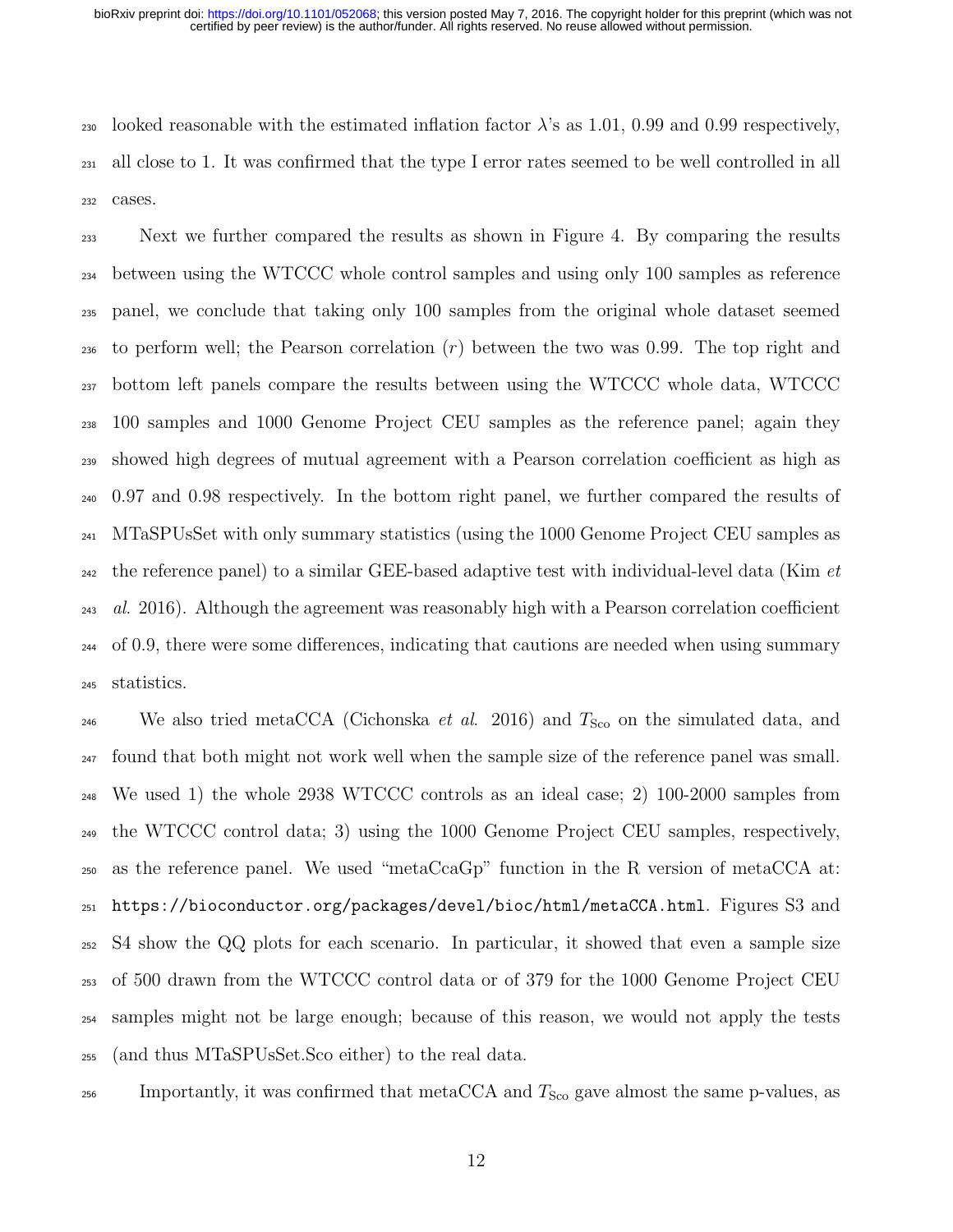shown in Figure S5

#### 3.3 Pathway-based tests

 For evaluations, we designed a control-control experiment using the WTCCC CD data. We randomly chosen 3 to 15 genes from the WTCCC data to form a pathway. We applied the MTaSPUsPath test to each of 319 pathways. Simulations were conducted with different  $_{262}$  reference panels used to estimate  $\bf{R}$ , similar to what was done for gene-based testing.

 Figure S6 compares the results of MTaSPUsPath with various reference panels, and of a similar pathway-based adaptive test called GEE-aSPUpath based on individual-level data <sup>265</sup> (Kim *et al.* 2016). Similar conclusions to those for the gene-based MTaSPUsSet test can be drawn.

#### 267 3.4 Analysis of GIANT data

 We applied the MTaSPUsSet test to the summary statistics for sex stratified anthropomet- rics data from The Genetic Investigation of ANthropometric Traits (GIANT) consortium  $_{270}$  (Randall *et al.* 2013). The data contain the p-values of 2.7 million SNPs with each of six anthropometric traits that are well established to represent the body size and shape: height, weight, BMI, waist circumference (WC), hip circumference (HIP), and waist-hip circumfer-ence ratio (WHR).

 The original study was based on a single SNP–single trait association analysis (Randall et al. 2013). Instead, we applied two gene-based association tests on the six traits (height, weight, BMI, WC, HIP and WHR) for men and for women separately: our proposed MTaS- PUsSet and MGAS of Sluis *et al.* (2015). Since all study participants were of European ancestry, we used the 1000 Genome Project CEU samples as the reference panel for both methods.

 First, for MTaSPUsSet, in total 2,722,976 SNPs were mapped to 17,562 genes (plus 2-kb upstream and 2-kb downstream regions). We set the genome-wide significance threshold at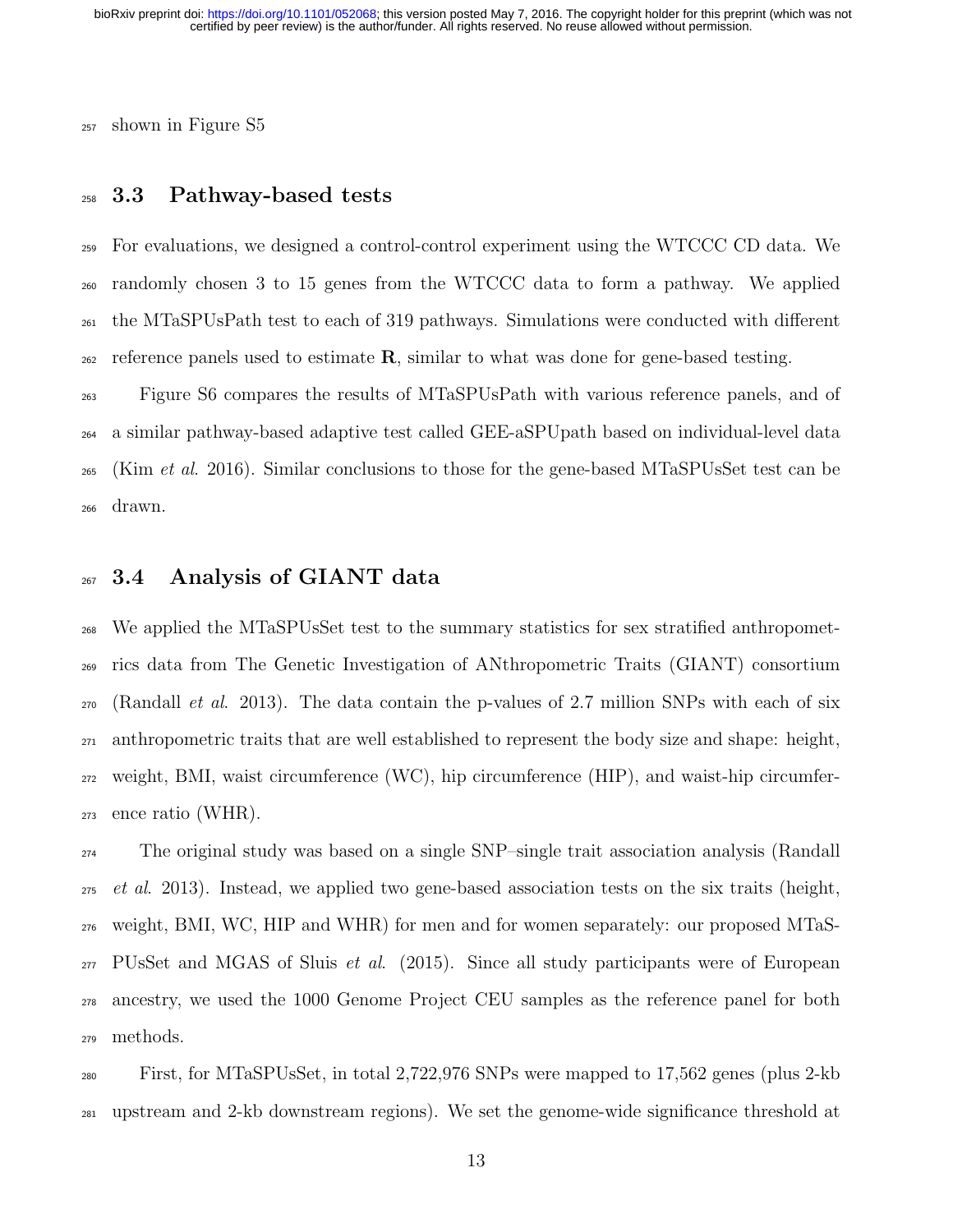$282 \quad 0.05/17562 = 2.85 \times 10^{-6}$  based on the Bonferroni correction. We pruned SNPs in high LD by removing any SNP if it was correlated with another SNP with an absolute value of Pearson's correlation coefficient larger than 0.95. For each gene, the correlations among the SNPs,  $\bf{R}$ , were estimated from the 1000 Genome Project CEU samples. The correlations among the six traits were estimated based on 1,454,615 null SNPs with non-significant Z scores for men and women respectively as shown in Figure S1.

 A stage-wise simulation strategy was used to calculate the p-values for each gene. We started with the simulation number  $B = 10^4$ ; we sequentially increased B to  $10^5$ , then  $10^6$  290 and finally  $10^7$  if a gene's p-value was less than 0.003, 0.0003 and 0.00003 respectively.

 The MTaSPUsSet test identified a total of 137 genes to be genome-wide significant for men or women: 81 for men, 125 for women and 69 for both. As a comparison, for single SNP–single trait analysis, we used a genome-wide significance threshold of  $5 \times 10^{-8}/6$  based on a Bonferroni adjustment for six traits, yielding in total 1298 significant SNPs (with 623 SNPs mapped to 62 genes) for men, and 2072 significant SNPs (with 990 SNPs mapped to 97 genes) for women. Although there were many common genes (i.e. 53 and 85 for men and women) identified by both methods, the proposed MTaSPUsSet test identified more genes (Table S1). In particular, to demonstrate the sex differences of genetic effects, <sub>299</sub> the new test pinpointed 12 and 56 significant genes uniquely and specifically for men and women respectively; in contrast, the popular and standard single SNP–single trait analysis <sup>301</sup> identified 20 and 55 genes uniquely for men and women respectively. The smaller number of men-specific genes identified by the new test could be due to its higher power: it is reasonable to assume that some of the identified sex-specific genes are false positives due to inadequate power for either sex, though further validations are needed.

 Next, we applied MGAS of Sluis *et al.* (2015) using "kgg" software. The same 2-kb upstream and 2-kb downstream regions were used in mapping the SNPs to each gene, and the same estimated trait correlation matrices were used. However, for unknown reasons, only in total 969,832 SNPs were mapped to 6,424 genes, compared to ours of mapping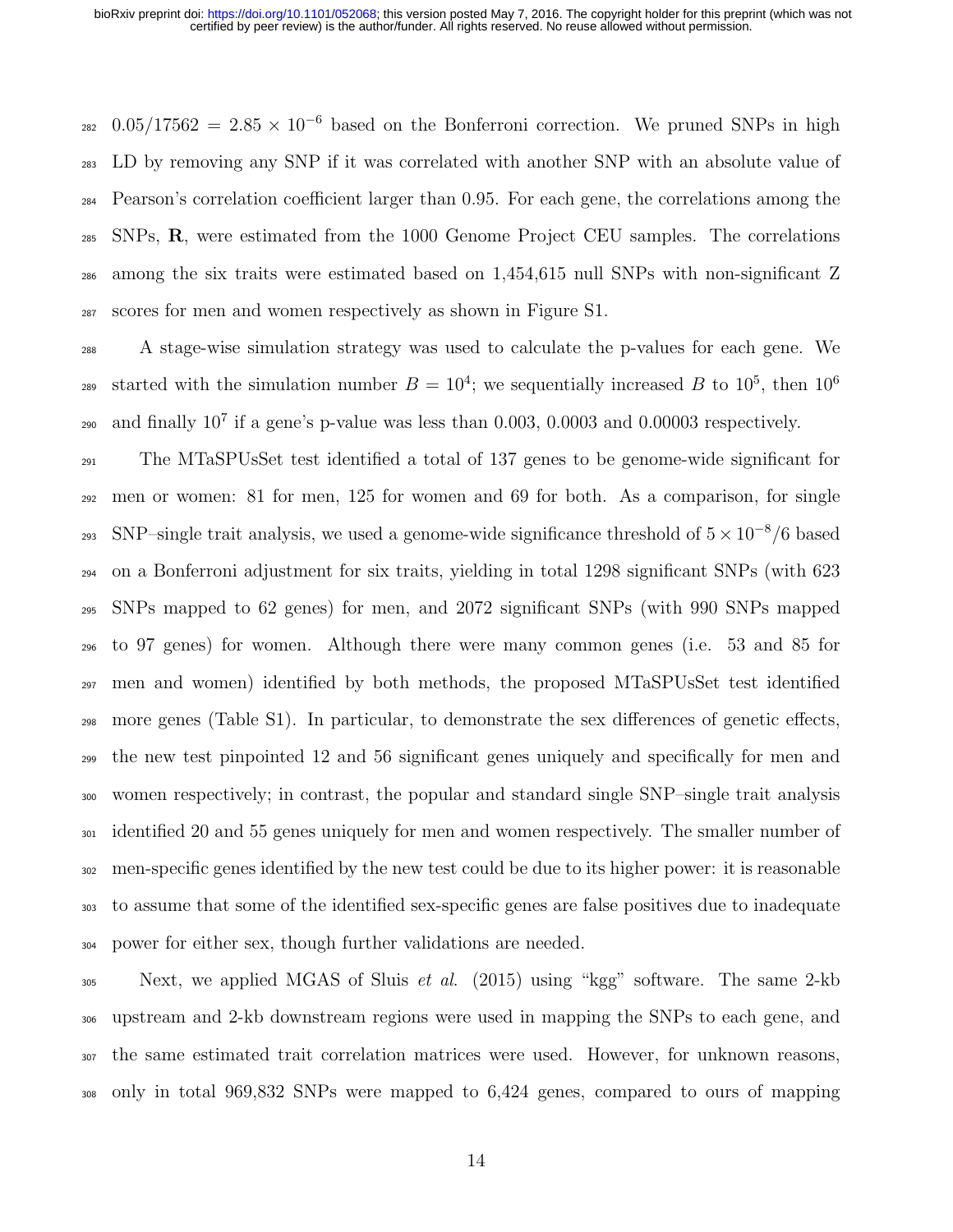2,722,976 SNPs to 17,562 genes. Accordingly, the genome-wide significance threshold was 310 set at  $0.05/6424 = 7.78 \times 10^{-6}$  based on the Bonferroni correction. In total only 19 genes were identified by MGAS to be significant: 16 genes for women and 8 for men.

 For a fair comparison between MTaSPUsSet and MGAS, we examined more closely the 17,562 and 6,424 mapped genes for each method. There were 5197 shared genes commonly mapped by both methods; many of the 6,424 "kgg" genes starting with "LOC" and "LINC" were not in the MTaSPUsSet set of the 17,562 genes. We decided to apply both methods to the common set of the 5197 genes. The genome-wide significance level was set at 0.05/5197 by the Bonferroni adjustment.

 Figure 5 shows the Manhattan plots for men and women based on MGAS and MTaSPUs- Set respectively. Although there were some shared and general patterns between the results of the two methods, MTaSPUsSet identified a larger number of significant genes: a total of 49 genes with 27 and 39 for men and women respectively. In contrast, MGAS identified only a total of 17 genes with 7 and 14 for men and women respectively. It might suggest that MTaSPUsSet was more powerful, though further validations are needed.

 To further contrast the differences between the two tests, Table S2 lists the 17 signifi- cant genes identified by MGAS with the corresponding p-values from the two tests. Genes LCORL, VTA1, BICD2, RASA2, GNA12, NCOA1, TNS1, CEP112, DNM3 and RFWD2 327 were significant for women by both MGAS and MTaSPUsSet, and *LCORL*, RASA2 and NDUFS3 were significant for men by both tests, while LCORL and RASA2 were significant for both men and women by both tests. Gene LCORL was known to be associated with 330 anthropometric traits, including body height in African Americans (Carty *et al.* 2012), birth weight and adult height (Horikoshi *et al.* 2013); it is also a candidate gene for body weight in sheep (Al-Mamun *et al.* 2015) and body size in horse (Metzger *et al.* 2013).

 Figure 6 shows the p-values of the univariate test on single trait-single SNP associations 334 for some genes identified by MTaSPUsSet, along with the  $(\gamma_1, \gamma_2)$  values for the most signif-335 icant MTSPUsSet $(\gamma_1, \gamma_2)$  test for each gene. It can be seen that for genes RPGRIP1L and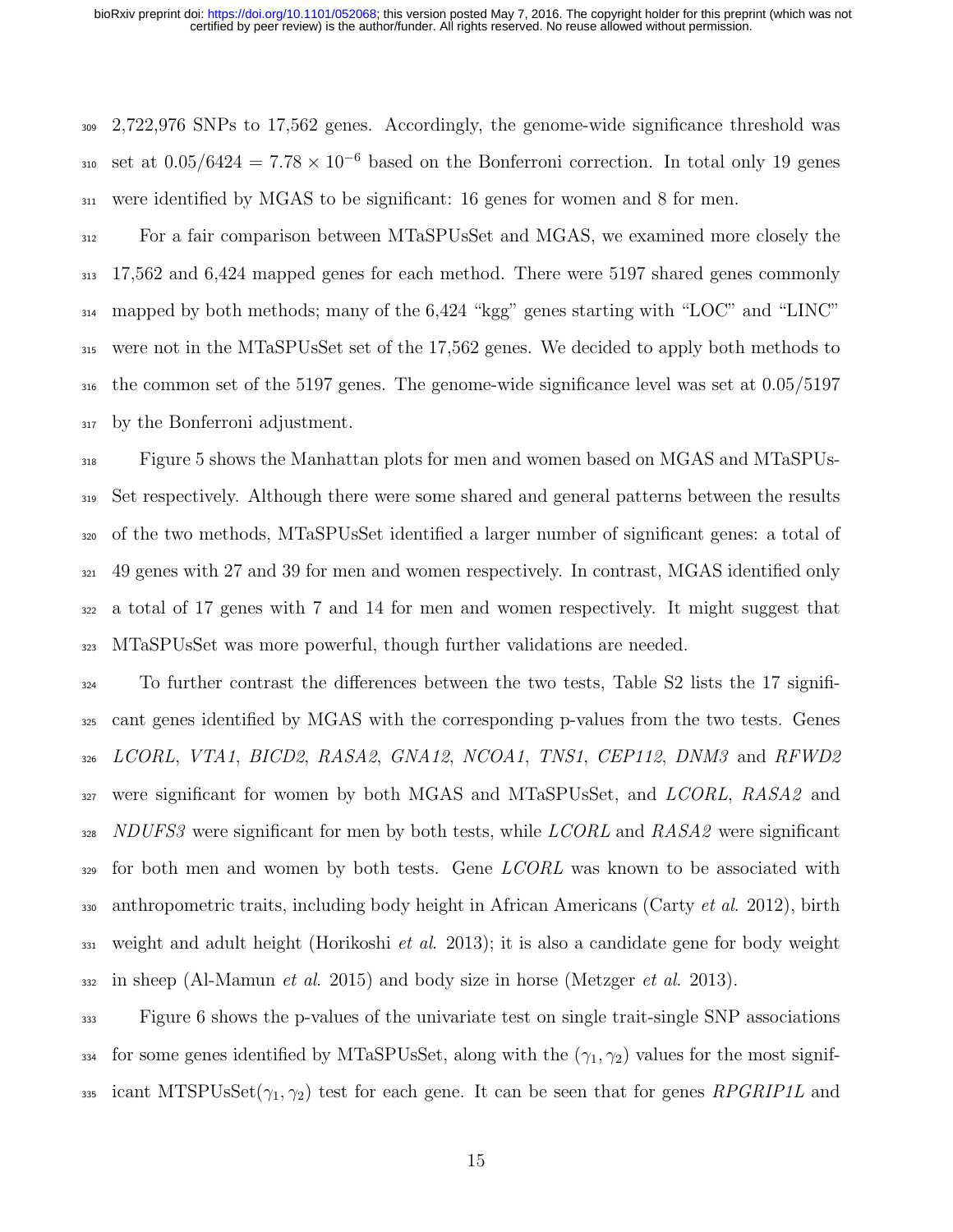336 RPS10-NUDT3, since there were many moderately significant univariate p-values (for uni-337 variate trait-SNP associations) with a dense association pattern, small values  $(\gamma_1, \gamma_2) = (1, 2)$ 338 or  $(2, 1)$  gave the most significant results. In contrast, for gene DNM3 with a larger number of SNPs, the association pattern was more sparse with main associations between some SNPs 340 and trait height, larger values of  $(\gamma_1, \gamma_2) = (4, 8)$  or  $(8, 8)$  gave the most significant result. 341 On the other hand, for gene ZCCHC2, due to the two or three highly significant univariate p-values between one or two SNPs and two traits, weight and BMI, any value of  $(\gamma_1, \gamma_2)$ would detect the overall association.

### **4** Discussion

 We have presented new gene- and pathway-based adaptive association tests for multiple traits using only GWAS summary statistics. Our control-control experiments using the WTCCC genotype data with simulated multiple traits demonstrated that the type I error rates were well controlled. For the estimation of LD among SNPs (i.e. correlation matrix  $\mathbf{R}$ , the choice of a reference panel (with individual-level genotypic data) would be a key for the performance. In the WTCCC control-control experiments, we compared three reference panels based on either the whole or a small subset of the original WTCCC control data, and the 1000 Genome Project CEU samples (with 379 subjects). The p-values calculated from the three reference panels were in general similar, but not exactly the same; the Pearson correlation coefficient of the log(p-values) between any two reference panels was at least 0.97, confirming that either the 1000 Genome Project CEU samples or a small subset of the control samples from the original population were sufficient for the WTCCC subject population.

 We applied our gene-based MTaSPUsSet test to the meta-analyzed GIANT data. Since the participants in the GIANT data were of European and European American descent, the use of the 1000 Genome Project CEU panel was expected to be reasonable. The MTaSPUsSet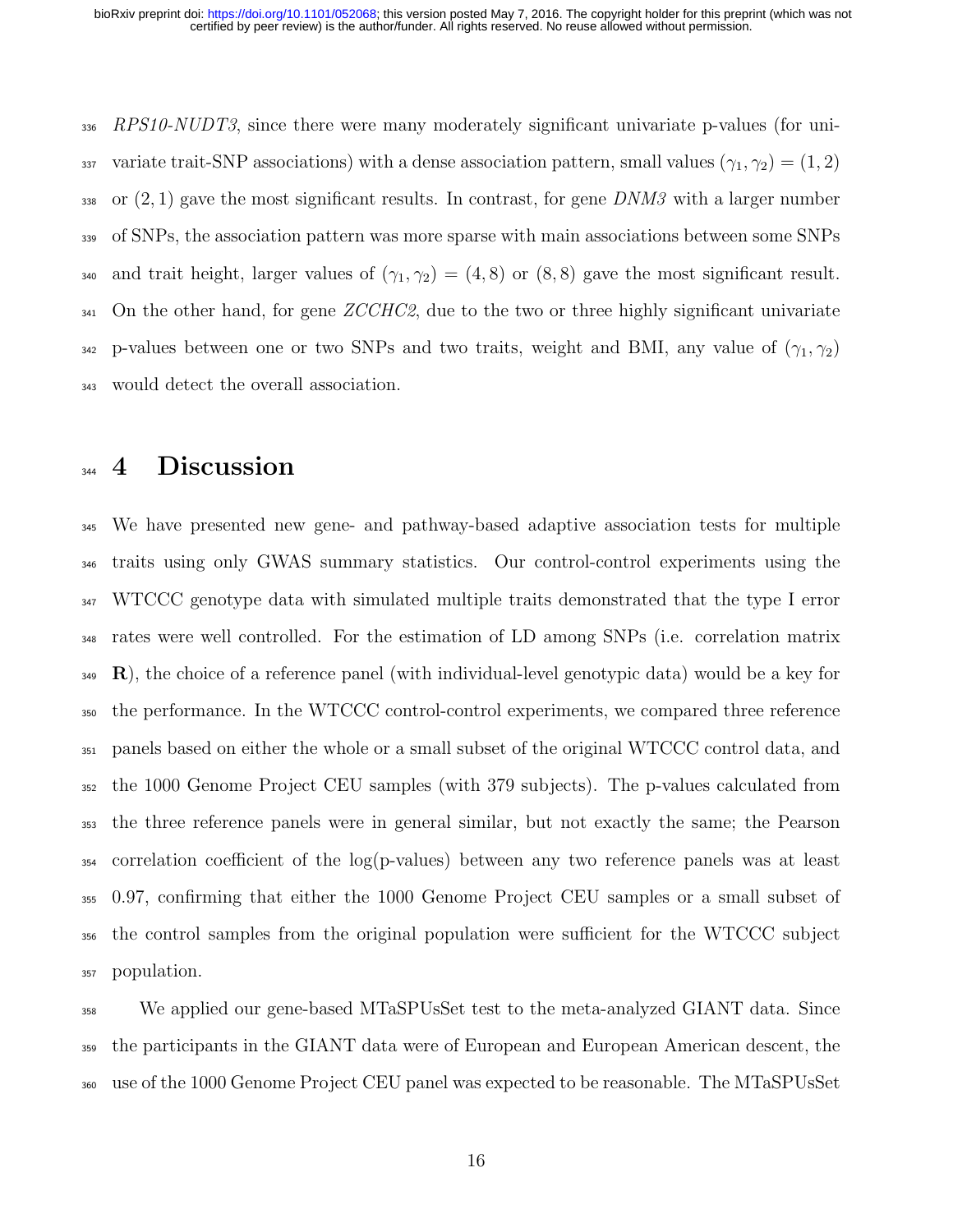test identified a total of 137 significant genes: 81 for men, 125 for women and 69 for both. As a comparison, for single SNP–single trait analysis identified 117 genes : 62 for men, 97 for women and 42 for both. MTaSPUsSet identified more genes. For more comparison, we also applied MGAS (Sluis *et al.* 2015) using the same reference panel, identifying only 19 significant genes using "kgg" software with a smaller set of the genes being mapped. For a fair comparison, we applied both MTaSPUsSet and MGAS to a common set of 5197 genes. MTaSPUsSet identified 27 and 39 significant genes for men and women respectively, compared to only 7 and 14 genes by MGAS, suggesting possible power gains by MTaSPUsSet. We also note that the other method metaCCA could not be applied to the GIANT data because it required a common sample size for all SNP-trait pairs, while the sample size for some SNPs ranged from around 200 to about 70, 000 across the traits.

### 372 Software

 The proposed methods are implemented in R package aSPU, which is unique with many functions for association testing on a single trait or multiple traits versus a single SNP or a gene or a pathway, based on either individual-level data or GWAS summary statistics. It is available at https://github.com/ikwak2/aSPU. A python version is also available at https://github.com/ikwak2/aSPU\_py.

### Acknowledgment

<sub>379</sub> Funding: This research was supported by NIH grants R01GM113250, R01HL105397 and R01HL116720, and by the Minnesota Supercomputing Institute.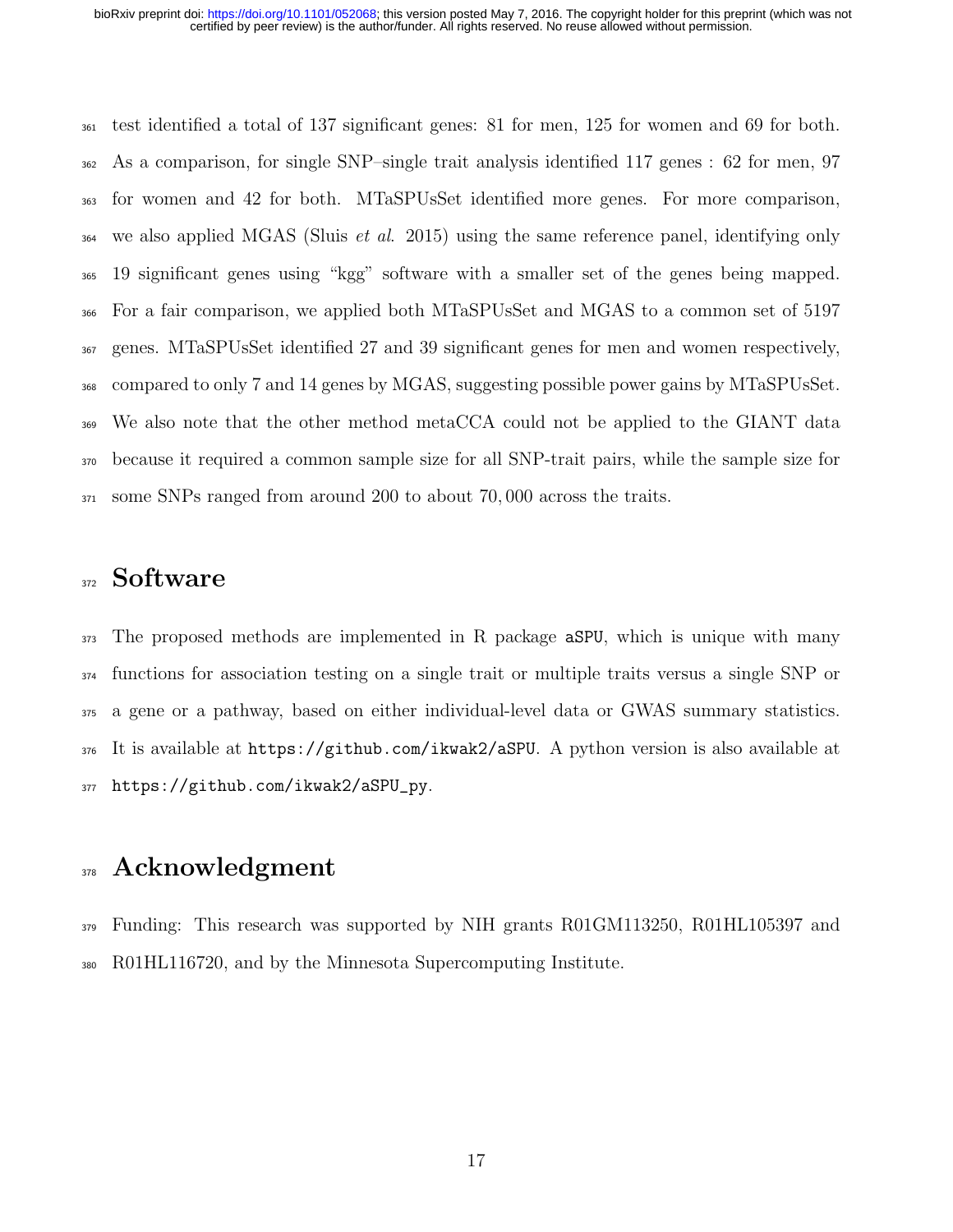certified by peer review) is the author/funder. All rights reserved. No reuse allowed without permission. bioRxiv preprint doi: [https://doi.org/10.1101/052068;](https://doi.org/10.1101/052068) this version posted May 7, 2016. The copyright holder for this preprint (which was not

## References

- Al-Mamun, HA., Kwan, P., Clark, SA., Ferdosi, MH., Tellam, R., Gondro, C. (2015) Genome-wide association study of body weight in Australian Merino sheep reveals an orthologous region on OAR6 to human and bovine genomic regions affecting height  $_{385}$  and weight. *Genet Sel Evol* 47(1): 66.
- Basu, S., Zhang, Y., Ray, D., Miller, MB., Iacono, WG., McGue, M. (2013). A rapid gene- $\frac{387}{387}$  based genome-wide association test with multivariate traits. Hum Hered 71, 67–82.

 Carty, CL., Johnson, NA., Hutter, CM., Reiner, AP., Peters, U., Tang, H., Kooperberg, C.(2012). Genome-wide association study of body height in African Americans: the <sup>390</sup> Women's Health Initiative SNP Health Association Resource (SHARe). Hum Mol Genet 21(3), 711–720.

- Cichonska, A., Rousu, J., Marttinen, P., Kangas, AJ., Soininen, P., Lehtim´aki, T., Raitakari, 393 OT., Járvelin, MR., Salomaa, V., Ala-Korpela, M., et al. (2016) metaCCA: Summary statistics-based multivariate meta-analysis of genome-wide association studies using canonical correlation analysis. Bioinformatics doi: 10.1093/bioinformatics/btw052.
- Consortium, W. T. T. C. C. C., 2007 Genome-wide association study of 14,000 cases of <sup>397</sup> seven common diseases and 3,000 shared controls. *Nature* **447**, 661-678
- de Leeuw, CA., Mooij, JM., Heskes, T., Posthuma, D. (2015) Magma: Generalized gene-set analysis of gwas data. *PLOS Comput. Biol.* 11(4), e1004219.

 Fan RZ, Wang YF, Boehnke M, Chen W, Li Y, Ren HB, Lobach I, and Xiong MM. (2015) <sup>401</sup> Gene level meta-analysis of quantitative traits by functional linear models. Genetics **200**, 1089-1104.

- Fan RZ, Wang YF, Chiu CY, Chen W, Ren HB, Li Y, Boehnke M, Amos CI, Moore J,
- and Xiong MM. (2016) Meta-analysis of complex diseases at gene level by generalized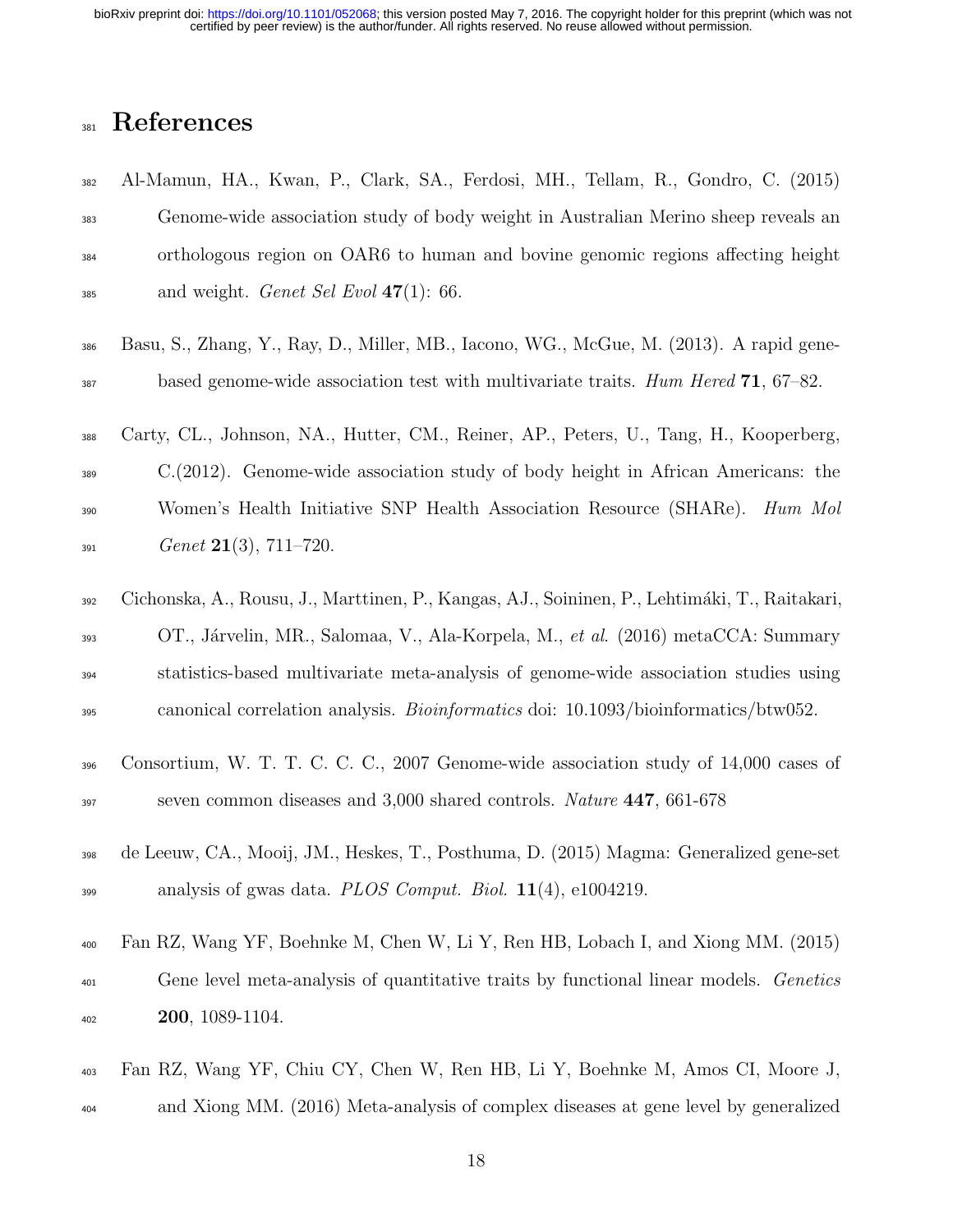certified by peer review) is the author/funder. All rights reserved. No reuse allowed without permission. bioRxiv preprint doi: [https://doi.org/10.1101/052068;](https://doi.org/10.1101/052068) this version posted May 7, 2016. The copyright holder for this preprint (which was not

| 405 | functional linear models. To appear in <i>Genetics</i> . |  |  |  |  |  |
|-----|----------------------------------------------------------|--|--|--|--|--|
|-----|----------------------------------------------------------|--|--|--|--|--|

| 406 | Gui, H., Li, M., Sham, P., Cherny, S. (2011) Comparisons of seven algorithms for pathway    |
|-----|---------------------------------------------------------------------------------------------|
| 407 | analysis using the wtccc crohns disease dataset. BMC Res. Notes 4, 386.                     |
| 408 | Gupta, AK., Nagar, DK. (1999) Matrix Variate Distributions. Chapman and Hall/CRC.           |
| 409 | Horikoshi, M., Yaghootkar, H., Mook-Kanamori, OD., Sovio, U., Taal, HR., Hennig, JB.,       |
| 410 | Bradfield, PJ., St. Pourcain, B., Evans, MD., Charoen, P. (2013) New loci associated        |
| 411 | with birth weight identify genetic links between intrauterine growth and adult height       |
| 412 | and metabolism. Nat Genet. $45(1)$ , 76-82.                                                 |
| 413 | Kim, J., Wozniak, JR., Mueller, BA., Shen, X., Pan, W. (2014) Comparison of statistical     |
| 414 | tests for group differences in brain functional networks. NeuroImage 101, 681-694.          |
| 415 | Kim J, Bai Y, Pan W (2015). An adaptive association test for multiple phenotypes with       |
| 416 | GWAS summary statistics. <i>Genet Epidemiol.</i> , <b>39</b> , 651-663.                     |
| 417 | Kim, J., Zhang, Y., Pan, W., for the Alzheimers Disease Neuroimaging Initiative (2016)      |
| 418 | Powerful and adaptive testing for multi-trait and multi-SNP associations with GWAS          |
| 419 | and sequencing data. Genetics DOI: 10.1534/genetics.115.186502                              |
| 420 | Kwak, I., Pan, W. (2015) Adaptive gene- and pathway-trait association testing with gwas     |
| 421 | summary statistics. <i>Bioinformatics</i> , doi: 10.1093/bioinformatics/btv719.             |
| 422 | Li, M., Gui, H., Kwan, J., Sham, P. (2011). Gates: a rapid and powerful gene-based          |
| 423 | association test using extended simes procedure. Am. J. Hum. Genet. $88(3)$ , 283-          |
| 424 | 293.                                                                                        |
| 425 | Li, M., Kwan, J., Sham, P. (2012) Hyst: a hybrid set-based test for genome-wide association |
| 426 | studies, with application to protein-protein interaction-based association analysis. $Am$ . |
| 427 | J. Hum. Genet. <b>91</b> , 478-488.                                                         |

19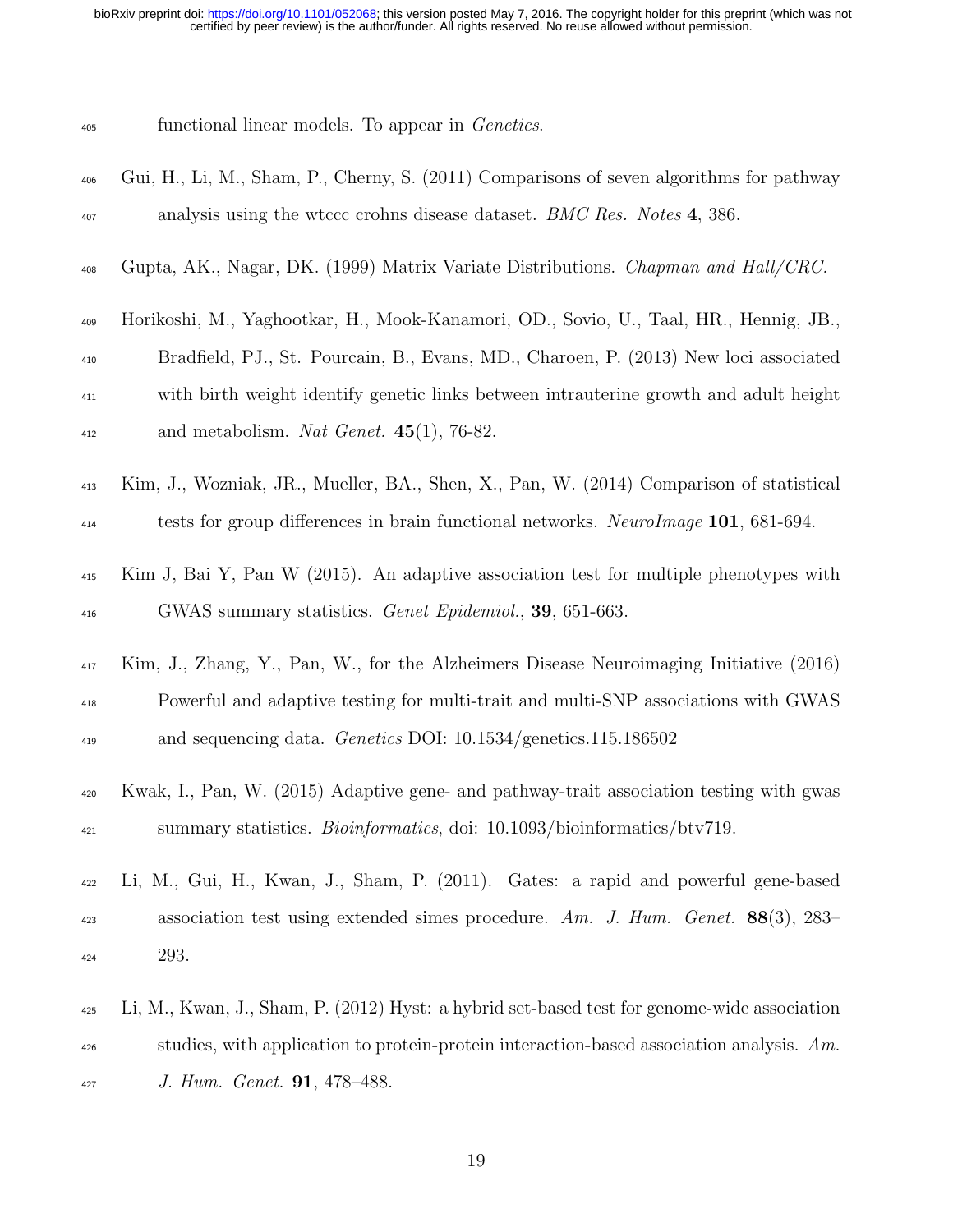| 428 | Lin, D., Tang, Z. (2011) A general framework for detecting disease associations with rare    |
|-----|----------------------------------------------------------------------------------------------|
| 429 | variants in sequencing studies. Am. J. Hum. Genet. $89, 354-367$ .                           |
| 430 | Maity, A., Sullivan, PF., Tzeng, JY. (2012) Multivariate phenotype association analysis by   |
| 431 | marker-set kernel machine regression. Genet Epidemiol 36, 686–695.                           |
| 432 | Manolio, TA., Collins, FS., Cox, NJ., Goldstein, DB., Hindorff, L.A., Hunter, DJ., Mc-       |
| 433 | Carthy, MI., Ramos, EM., Cardon, LR., Chakravarti, A., et al. (2009) Finding the             |
| 434 | missing herita- bility of complex diseases. Nature 461, 747-753.                             |
| 435 | McArdle, BH., Anderson, MJ. (2001) Fitting multivariate models to community data: A          |
| 436 | comment on distance-based redundancy analysis. <i>Ecology</i> 82, 290–297.                   |
| 437 | Metzger, J., Schrimpf, R., Philipp, U., Distl, O. (2013) Expression levels of LCORL are      |
| 438 | associated with body size in horses. PLoS One $8(2)$ , e56497.                               |
| 439 | Morgenthaler, S., Thilly, W. (2007) A strategy to discover genes that carry multi-allelic or |
| 440 | mono-allelic risk for common diseases: A cohort allelic sums test (cast). <i>Mutat. Res.</i> |
| 441 | 615, 28-56.                                                                                  |
| 442 | Pan, W., Kim, J., Zhang, Y., Shen, X., Wei, P. (2014) A powerful and adaptive association    |
| 443 | test for rare variants. <i>Genetics</i> <b>197</b> (4), 1081-1095.                           |
| 444 | Pan, W., Kwak, I., Wei, P. (2015) A powerful pathway-based adaptive test for genetic         |
| 445 | association with common or rare variants. Am. J. Hum. Genet. $97(1)$ , 86-98.                |
| 446 | Randall, JC., Winkler, TW., Kutalik, Z., Berndt, SI., Jackson, AU., Monda, KL., Kilpeláinen, |
| 447 | TO., Esko, T., Mági, R., Li, S. et al. (2013) Sex-stratified genome-wide association         |
| 448 | studies including 270,000 individuals show sexual dimorphism in genetic loci for an-         |
| 449 | thropometric traits. PLoS Genet 9, e1003500.                                                 |
| 450 | Schaid, DJ., McDonnell, SK., Hebbring, SJ., Cunningham, JM., Thibodeau, SN. (2005)           |
| 451 | Nonparametric tests of association of multiple genes with human disease. Am $J$ Hum          |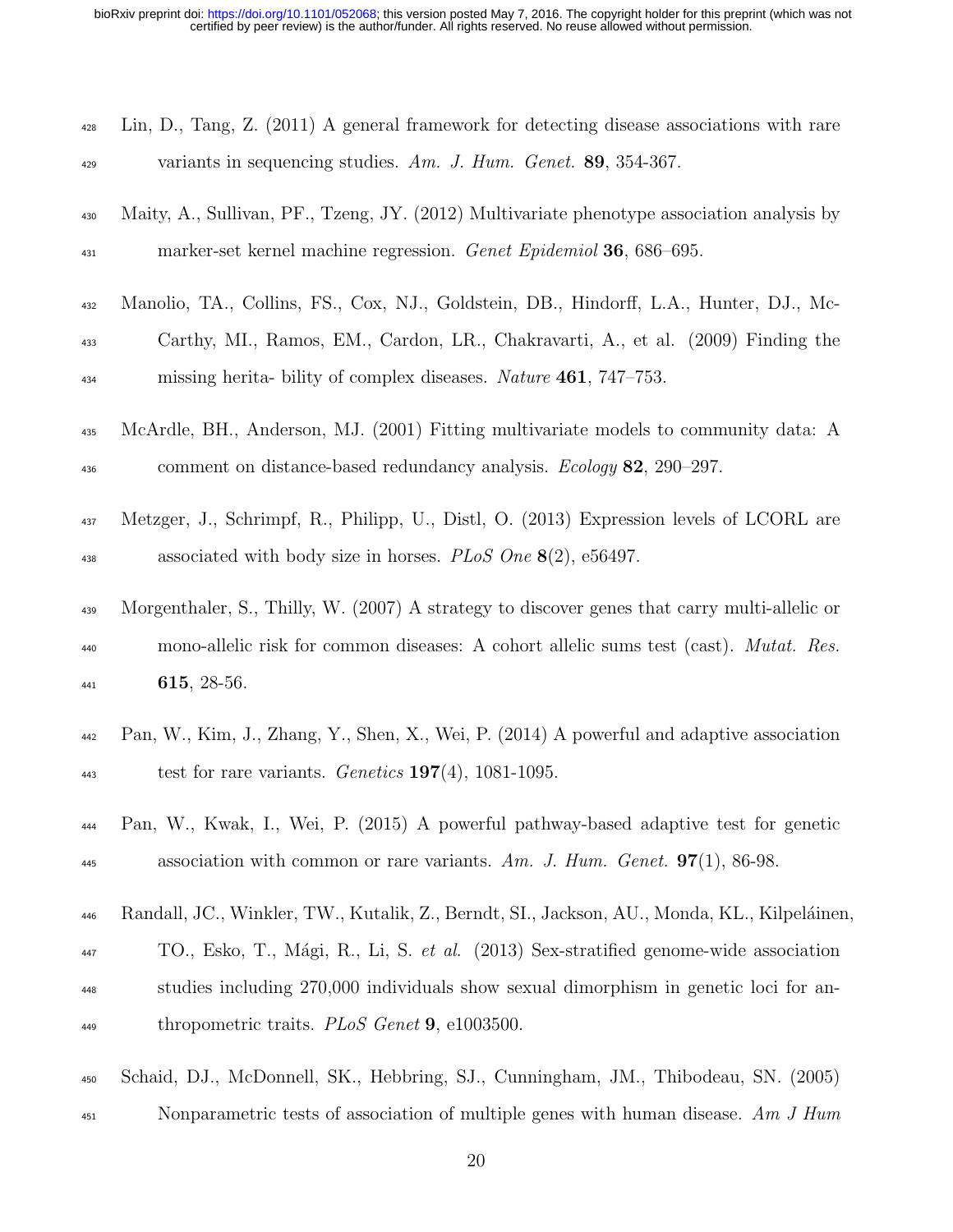certified by peer review) is the author/funder. All rights reserved. No reuse allowed without permission. bioRxiv preprint doi: [https://doi.org/10.1101/052068;](https://doi.org/10.1101/052068) this version posted May 7, 2016. The copyright holder for this preprint (which was not

#### $_{452}$  Genet 76, 780-793.

| 453 | Shen, L., Kim, S., Risachera, SL., Nho, K., Swaminathan, S., Westa, JD., Foroudd, T., et al. |
|-----|----------------------------------------------------------------------------------------------|
| 454 | (2010) Whole genome association study of brain-wide imaging phenotypes for identify-         |
| 455 | ing quantitative trait loci in MCI and AD: A study of the ADNI cohort. NeuroImage            |
| 456 | <b>53</b> , $1051 - 1063$ .                                                                  |

- <sup>457</sup> Van der Sluis, S., Dolan, CV., Li, J., Song, Y., Sham, P., Posthuma, D., Li, MX. (2015) <sup>458</sup> MGAS: a powerful tool for multivariate gene-based genome-wide association analysis.  $459$  Bioinformatics **31**(7), 1007-1015.
- <sup>460</sup> Tang, CS., Ferreira, MAR. (2012) A gene-based test of association using canonical correla- $\frac{461}{461}$  tion analysis. *Bioinformatics* **28**(6), 845–850.
- <sup>462</sup> Wang YF, Liu AY, Mills JL, Boehnke M, Wilson AF, Bailey-Wilson JE, Xiong MM, Wu <sup>463</sup> CO, and Fan RZ. (2015) Pleiotropy analysis of quantitative traits at gene level by <sup>464</sup> multivariate functional linear models. *Genetic Epidemiology* **39**, 259-275.
- <sup>465</sup> Wessel, J., Schork, NJ. (2006) Generalized genomic distance-based regression methodology <sup>466</sup> for multilocus association analysis. Am J Hum Genet **79**, 792–806.
- <sup>467</sup> Wu, MC., Kraft, P., Epstein, MP., Taylor, DM., Chanock, SJ., Hunter DJ., Lin, X. (2010) A68 Powerful snp-set analysis for case-control genome-wide association studies. Am. J.  $_{469}$  Hum. Genet 86, 929-942.
- <sup>470</sup> Zhou, S., (2014) Gemini: graph estimation with matrix variate normal instances. Ann.  $_{471}$  Statist. 42 (2), 532-562.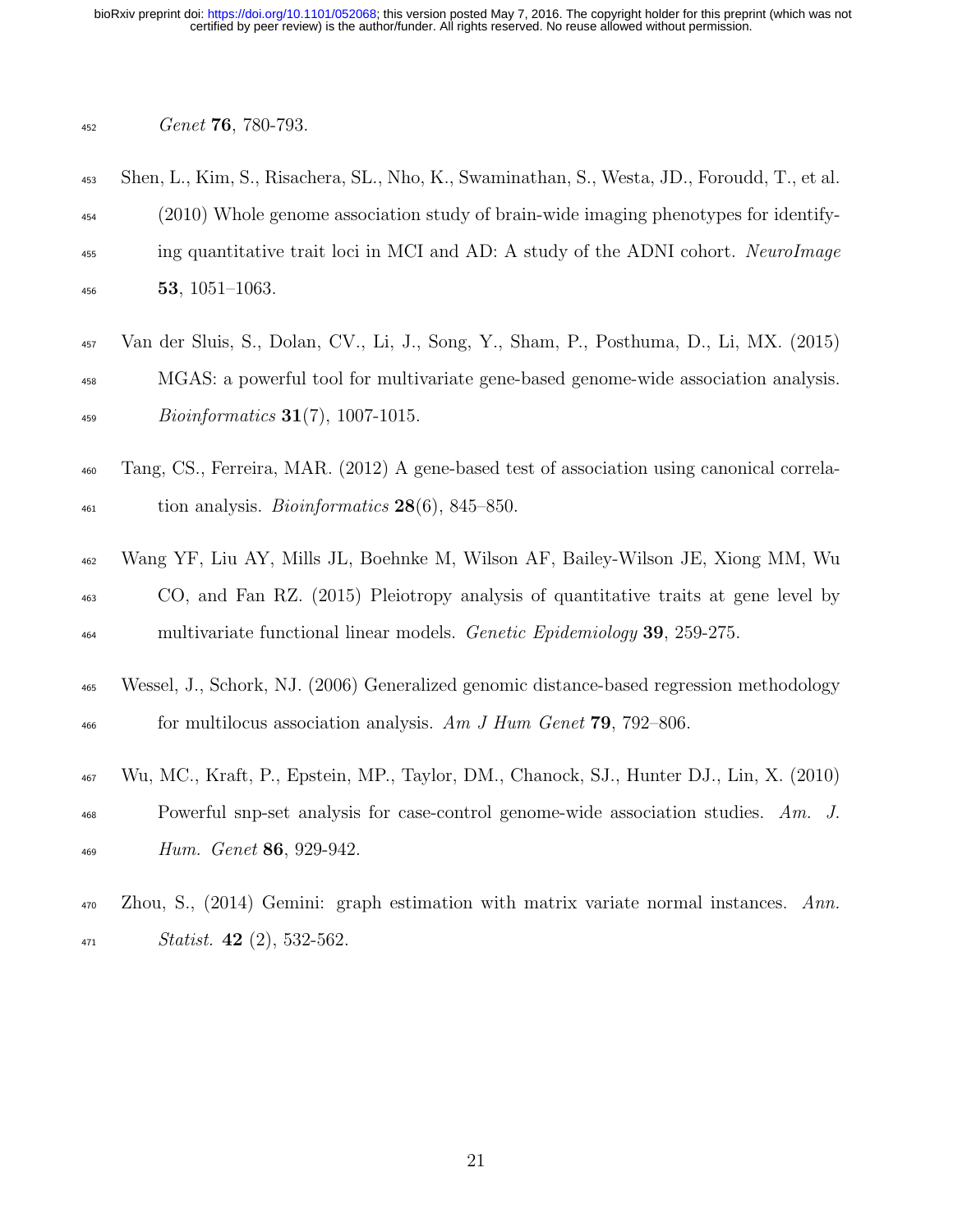bioRxiv preprint doi: https://doi.org/10.1101/052068; this version posted May 7, 2016. The copyright holder for this preprint (which was not certified by peer review) is the author/funder. All rights reserved. No reuse all



Figure 1: Comparison of the (log-transformed) p-values of MTaSPUsSet using various reference panels and that of the GEE-aSPU test using individual-level data.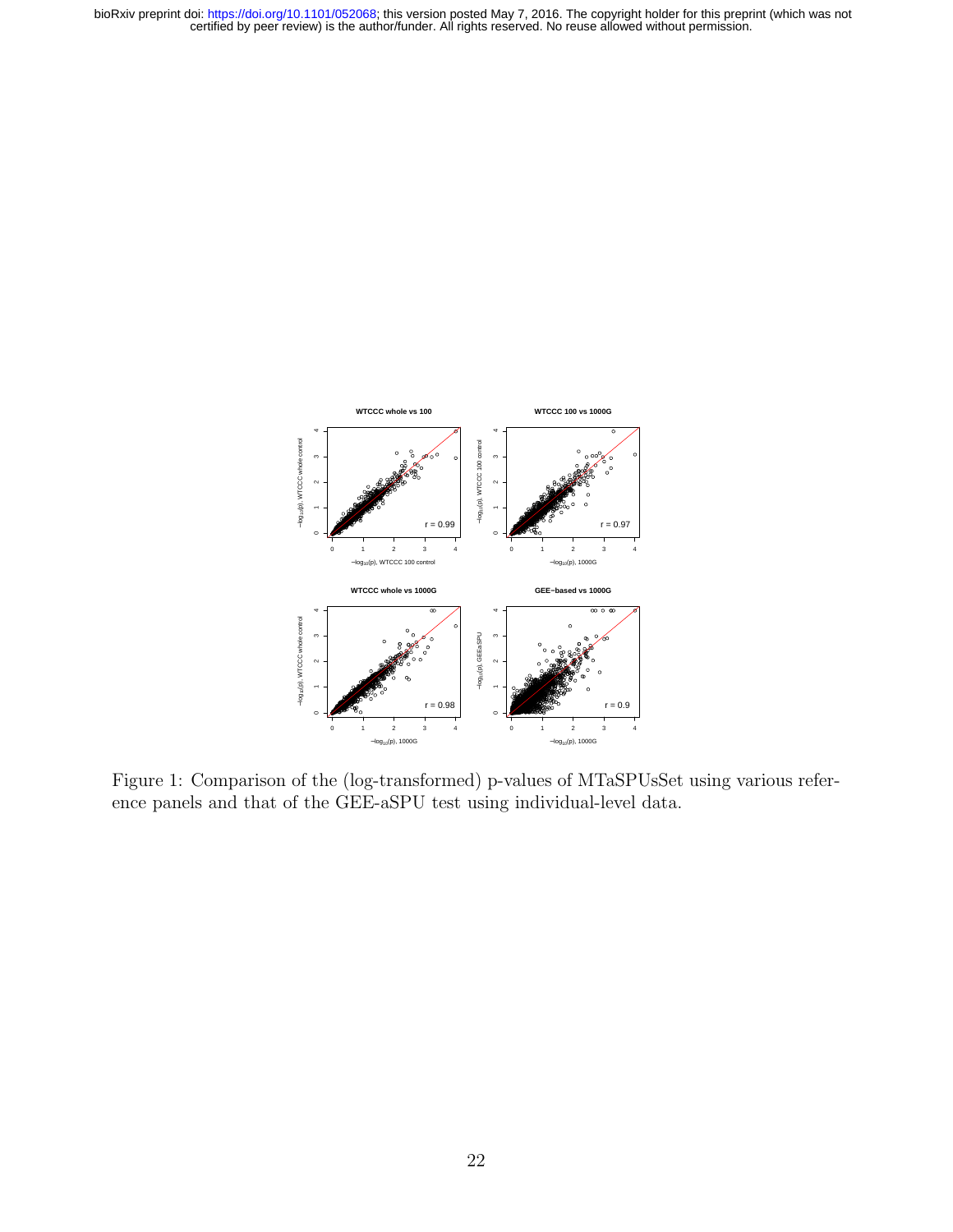bioRxiv preprint doi: https://doi.org/10.1101/052068; this version posted May 7, 2016. The copyright holder for this preprint (which was not certified by peer review) is the author/funder. All rights reserved. No reuse all

Figure 2: Manhattan plots for the GIANT data using MGAS and MTaSPUsSet on 5197 genes for men and women respectively.